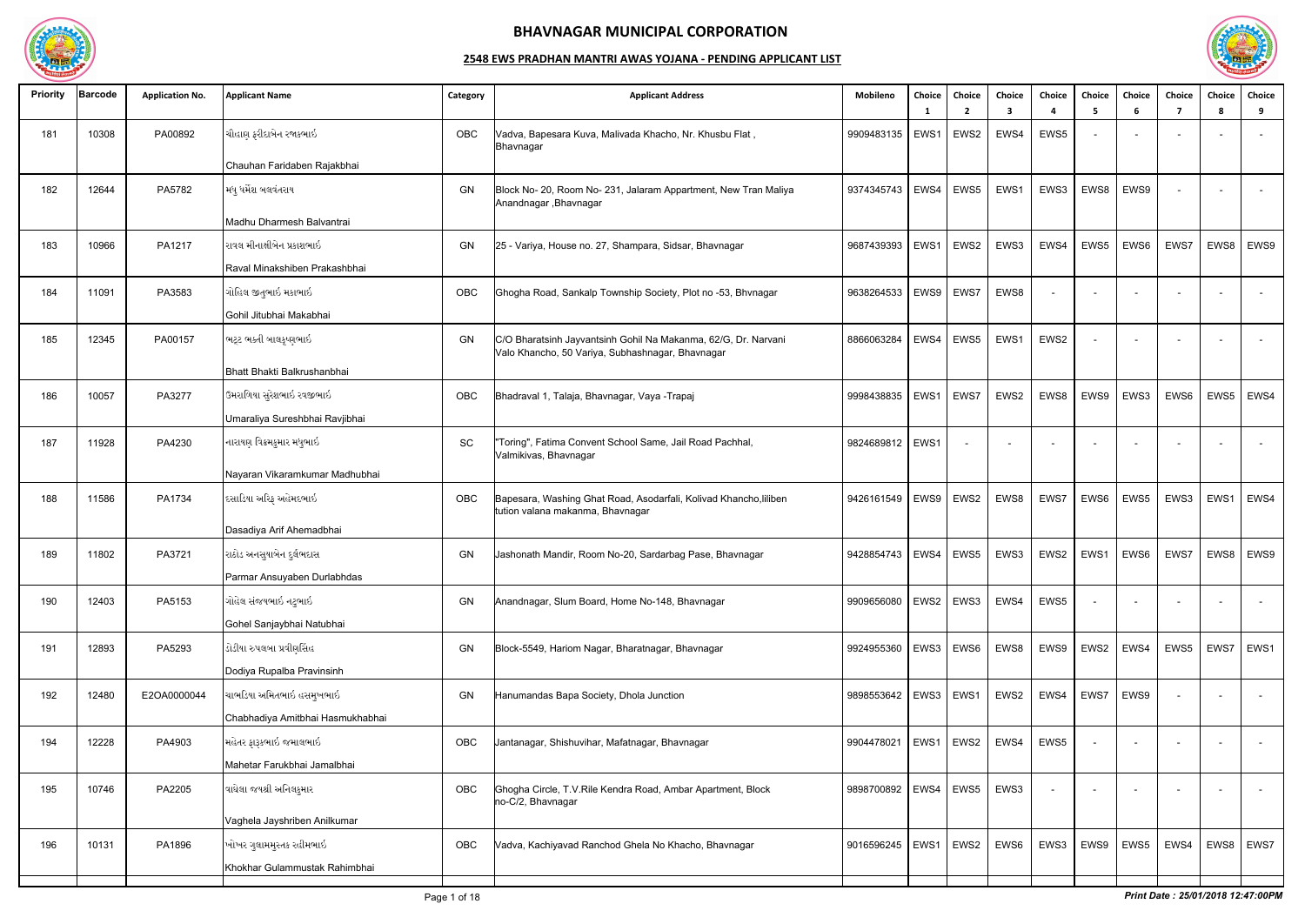

| <b>Priority</b> | Barcode | <b>Application No.</b> | <b>Applicant Name</b>             | Category  | <b>Applicant Address</b>                                                                                | Mobileno   | Choice<br>- 1    | Choice<br>$\overline{2}$ | Choice<br>3 | Choice<br>$\boldsymbol{\Lambda}$ | <b>Choice</b><br>- 5 | Choice<br>-6 | Choice<br>-7 | Choice<br>8 | Choice<br>9              |
|-----------------|---------|------------------------|-----------------------------------|-----------|---------------------------------------------------------------------------------------------------------|------------|------------------|--------------------------|-------------|----------------------------------|----------------------|--------------|--------------|-------------|--------------------------|
| 197             | 11357   | PA1520                 | બોળિયા જડીદાન બિજલદાન             | GN        | Azadnagar Jesabhai Na Makan Ni Same, B/H Rammanta Mandir<br>Petrol Pump, Bhavangar                      | 9998683632 | EWS6             | EWS8                     | EWS5        | EWS4                             | EWS9                 | EWS2         | EWS3         |             | $\sim$                   |
|                 |         |                        | Boliya Jadiben Bijalbhai          |           |                                                                                                         |            |                  |                          |             |                                  |                      |              |              |             |                          |
| 198             | 11591   | PA1969                 | ગોરાસિયા મહેશભાઇ લાલજીભાઇ         | GN        | Shastrinagar Bus Stand Same, Vijay Coldrinks ni upar, first flor, Block<br>No -3, Bhavnagar             | 8758764915 | EWS1             | EWS3                     | EWS4        | EWS5                             | EWS2                 | EWS6         | EWS7         | EWS8        | EWS9                     |
|                 |         |                        | Gorasiya Maheshbhai Lavjibhai     |           |                                                                                                         |            |                  |                          |             |                                  |                      |              |              |             |                          |
| 199             | 12465   | E2OA0000029            | સચદેવ નિમેશ રમેશકુમાર             | GN        | Plot No-78, Rajeshree Polymers, Beside Makson Industries, G.I.D.C,<br>Chitra, Bhavnagar                 | 8734005322 | EWS1             | EWS2                     | EWS6        | EWS7                             | EWS8                 | EWS9         |              |             |                          |
|                 |         |                        | Sachdev Nimesh Rameshkumar        |           |                                                                                                         |            |                  |                          |             |                                  |                      |              |              |             |                          |
| 200             | 10830   | PA2108                 | પારેખ પાયલબેન વિપુલભાઇ            | <b>GN</b> | Plot no.-38, Shri Momai Nivas, Shri Ram Society, Kaludevsinh ni Vadi,<br>Sardarnagar, Bhavnagar         | 9099321974 | EWS1             | EWS2                     | EWS3        | EWS4                             | EWS5                 | EWS6         | EWS7         | EWS8        | EWS9                     |
|                 |         |                        | Parekh Payalben Vipulbhai         |           |                                                                                                         |            |                  |                          |             |                                  |                      |              |              |             |                          |
| 201             | 10767   | PA1148                 | વેગડ રમેશભાઇ ગોરધનભાઇ             | OBC       | Plot no. 27/B, Kumbharvada, Amar Society, Rameshbhai Chauhan Na<br>Makan Ma, Bhavnagar                  | 9824658965 | EWS1             |                          |             |                                  |                      |              |              |             |                          |
|                 |         |                        | Vegad Rameshbhai Gordhanbhai      |           |                                                                                                         |            |                  |                          |             |                                  |                      |              |              |             |                          |
| 202             | 12739   | PA5837                 | પરમાર રાજુભાઈ ભરતભાઈ              | GN        | 12, Dhobighat, Gadhechi Vadla, Bhavnagar                                                                | 9726396895 | EWS4             | EWS1                     | EWS2        | EWS6                             | EWS5                 | EWS3         | EWS7         | EWS8        | EWS9                     |
|                 |         |                        | Parmar Rajubhai Bharatbhai        |           |                                                                                                         |            |                  |                          |             |                                  |                      |              |              |             |                          |
| 203             | 10530   | PA2873                 | ગોહિલ રાજેન્દ્રસિંહ બુધેસંગભાઇ    | OBC       | At.Shihor, Rukhadavadi Sheri Di.Bhavnagar                                                               | 9724808260 | EWS1             | EWS2                     | EWS7        | $\overline{\phantom{a}}$         |                      |              |              |             | $\sim$                   |
|                 |         |                        | Gohil Rajendrasinh Budheshangbhai |           |                                                                                                         |            |                  |                          |             |                                  |                      |              |              |             |                          |
| 204             | 10479   | PA2389                 | રાઠોડ જીતુભાઇ મીઠાભાઇ             | SC        | Gam-Tarsamiya, Post- Malnaka, Vankarvas, Thakar Duvara Pase,<br>Dist-Bhavnagar                          | 9978347519 | EWS6             | EWS7                     | EWS9        | EWS8                             | EWS2                 | EWS3         | EWS4         | EWS5        | EWS1                     |
|                 |         |                        | Rathod Jitubhai Mithabhai         |           |                                                                                                         |            |                  |                          |             |                                  |                      |              |              |             |                          |
| 205             | 10813   | PA2010                 | ઉંડવિયા ખ્યાતીબેન જિતેન્દ્રભાઇ    | GN        | 29-A, Sagar Township, Airport Road, Ruva Najik, Opp Bal Hanuman<br>l emple, Ring Road, Bhavnagar        | 7874226747 | EWS4             | EWS5                     | EWS3        | EWS2                             | EWS6                 | EWS9         | EWS8   EWS7  |             | EWS1                     |
|                 |         |                        | Undaviya Khyatiben Jitendrabhai   |           |                                                                                                         |            |                  |                          |             |                                  |                      |              |              |             |                          |
| 206             | 13041   | PA6355                 | સોલંકી મોહનભાઇ મુળજીભાઇ           | SC        | 455, Van Vistar, Adarsh School Ni Same, Koliyak, Ta.Bhavnagar                                           | 9737856265 |                  | EWS2   EWS6              | EWS7        | EWS8                             | EWS9                 | EWS1         | EWS3         | EWS4        | EWS5                     |
|                 |         |                        | Solanki Mohanbhai Muljibhai       |           |                                                                                                         |            |                  |                          |             |                                  |                      |              |              |             |                          |
| 207             | 11050   | PA4063                 | ગુંદીગરા શિતલબેન પ્રકાશભાઇ        | GN        | Ghogha Road, Shakti Niwas Pachhal, Satkar Society, Plot no-4,<br>Bhavnagar                              | 9428496741 | EWS <sub>2</sub> |                          |             |                                  |                      |              |              |             | $\overline{\phantom{0}}$ |
|                 |         |                        | Gundigara Shitalben Prakashbhai   |           |                                                                                                         |            |                  |                          |             |                                  |                      |              |              |             |                          |
| 208             | 10860   | PA00042                | અજવાળિયા નીતાબેન નિલેષભાઇ         | GN        | Haluriya Chowk, Dhobivalo Khancho, Kachhiyavad, Divanpara Road,<br>Haluriya Chowk, Bhavnagar            |            |                  | EWS4   EWS5              | EWS3        | EWS9                             | EWS8                 |              |              |             | $\sim$                   |
|                 |         |                        | Ajvaliya Nitaben Nileshbhai       |           |                                                                                                         |            |                  |                          |             |                                  |                      |              |              |             |                          |
| 209             | 11694   | PA3629                 | ગોહિલ બળવંતસિંહ કેશુભા            | GN        | Gali No 3, Varsha Society Road, Subhash Nagar, Bhavnagar                                                | 8155911431 | EWS3 EWS4        |                          | EWS8        | EWS2                             | EWS6                 | EWS7         | EWS5         | EWS9        | $\sim$ $-$               |
|                 |         |                        | Gohil Balavantsinh Kesubha        |           |                                                                                                         |            |                  |                          |             |                                  |                      |              |              |             |                          |
| 210             | 10585   | PA2567                 | નકુમ લક્ષ્મણભાઇ નારસીંગભાઇ        | GN        | Plot No-27-B, Near Ramji Mandir, Amar Society, Kumbharvada,<br>Rameshbhai Mistri na makan ma, Bhavnagar | 8140969443 | EWS2   EWS4      |                          |             |                                  |                      |              |              |             | $\sim$                   |
|                 |         |                        | Nakum Laxmanbhai Narsingbhai      |           |                                                                                                         |            |                  |                          |             |                                  |                      |              |              |             |                          |
|                 |         |                        |                                   |           |                                                                                                         |            |                  |                          |             |                                  |                      |              |              |             |                          |

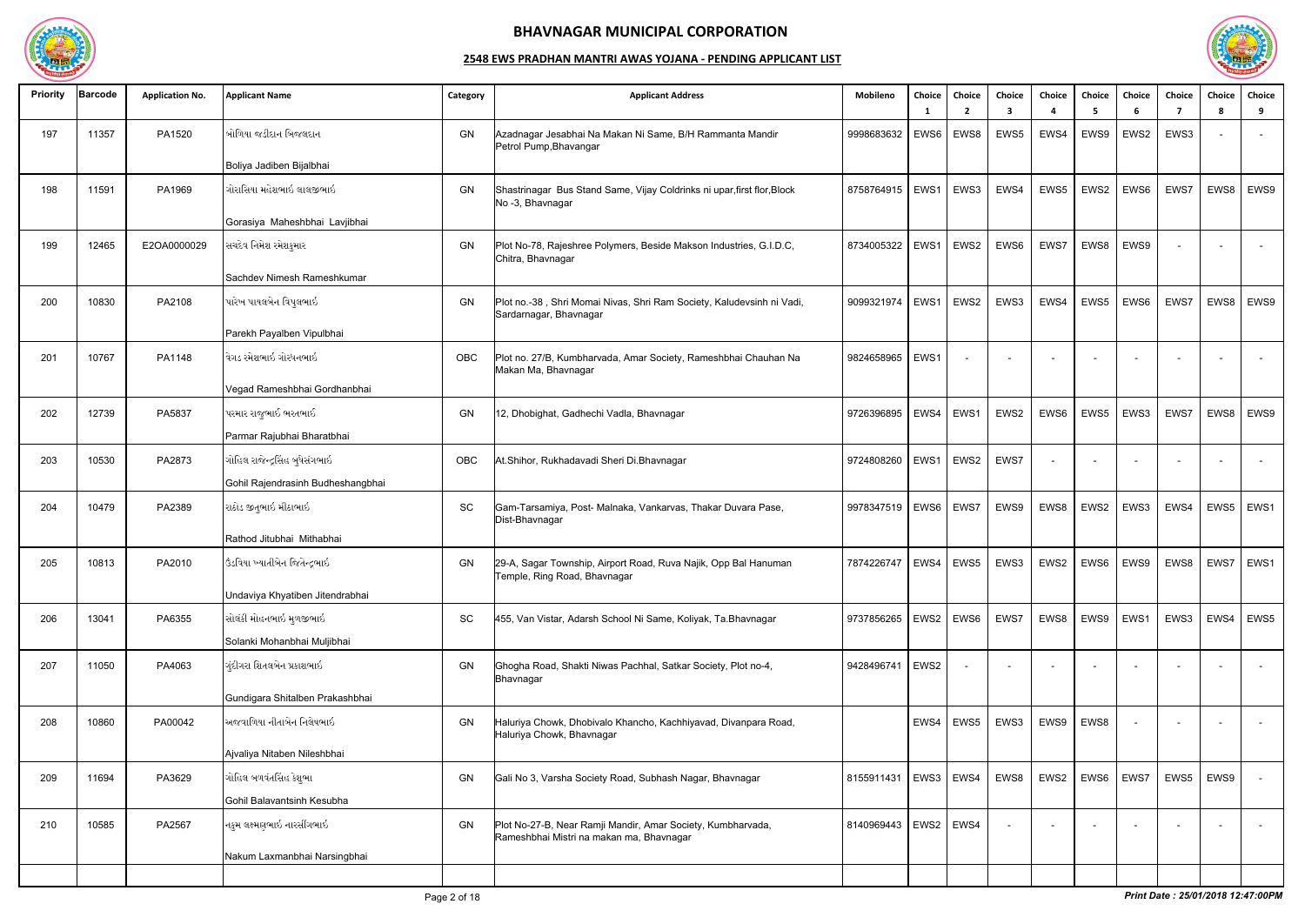

| <b>Priority</b> | Barcode | <b>Application No.</b> | <b>Applicant Name</b>          | Category  | <b>Applicant Address</b>                                                        | Mobileno   | Choice      | Choice<br>$\overline{\phantom{a}}$ | Choice<br>3    | Choice<br>$\boldsymbol{\Lambda}$ | <b>Choice</b><br>5 | Choice<br>-6             | Choice<br>-7   | Choice<br><b>R</b> | Choice<br>9 |
|-----------------|---------|------------------------|--------------------------------|-----------|---------------------------------------------------------------------------------|------------|-------------|------------------------------------|----------------|----------------------------------|--------------------|--------------------------|----------------|--------------------|-------------|
| 211             | 10791   | PA00654                | વાઘેલા જિગ્નેશભાઇ રમેશભાઇ      | GN        | Vadva, Juni Garasiyavad, Bhavnagar                                              | 8866172773 | EWS1        | EWS3                               | EWS4           | EWS5                             | EWS2               | EWS7                     | EWS6           | EWS8               | EWS9        |
|                 |         |                        | Vaghela Jigneshbhai Rameshbhai |           |                                                                                 |            |             |                                    |                |                                  |                    |                          |                |                    |             |
| 212             | 11890   | PA4415                 | ગોહિલ આરતીબેન જેન્તીભાઇ        | OBC       | 3969/96, LIG Pushpak Society, Bharatnagar, Bhavnagar                            | 9033773686 | EWS4        | EWS5                               | EWS8           | EWS7                             | EWS6               | EWS3                     | EWS2           | EWS9               | EWS1        |
|                 |         |                        | Gohil Artiben Jentibhai        |           |                                                                                 |            |             |                                    |                |                                  |                    |                          |                |                    |             |
| 213             | 11435   | PA3746                 | ચૌહાણ મનીષભાઇ બાબુભાઇ          | OBC       | Plot No. 144/E, 50 Variya, Anandnagar, Opp Bajrangdas Bapa<br>Temple, Bhavnagar |            | EWS2        | EWS3                               | EWS4           | EWS5                             | EWS6               |                          |                |                    | $\sim$      |
|                 |         |                        | Chauhan Manishbhai Babubhai    |           |                                                                                 |            |             |                                    |                |                                  |                    |                          |                |                    |             |
| 214             | 10413   | PA00009                | જોષી હર્ષાબેન બકુલેશભાઇ        | GN        | Mota Ambaji Na Mandir Ni pase, Danapith pachhal, Bhavnagar                      | 9377379312 | EWS1        | EWS3                               | EWS4           | EWS7                             | EWS8               | EWS9                     |                |                    | $\sim$      |
|                 |         |                        | Joshi Harshaben Bakuleshbhai   |           |                                                                                 |            |             |                                    |                |                                  |                    |                          |                |                    |             |
| 216             | 10437   | PA3378                 | અંધારિયા સુનિલભાઇ બાબુભાઇ      | GN        | 30, Krishna Township, Subhasnagar, Bhavnagar                                    | 9714720280 | EWS3        | EWS2                               | EWS4           | EWS5                             | EWS7               | EWS9                     | EWS6           | EWS8               | EWS1        |
|                 |         |                        | Andhariya Sunilbhai Babubhai   |           |                                                                                 |            |             |                                    |                |                                  |                    |                          |                |                    |             |
| 217             | 11181   | PA1052                 | શૈખ અઝરૂદ્દીનભાઇ ઝાહિદભાઇ      | OBC       | Room no-1995, Shivnagar, Bharatnagar, Bhavnagar                                 | 9998507730 | EWS1        | EWS2                               | EWS6           | $\overline{\phantom{a}}$         |                    |                          |                |                    |             |
|                 |         |                        | Shaikh Azhruddinbhai Jahidbhai |           |                                                                                 |            |             |                                    |                |                                  |                    |                          |                |                    |             |
| 218             | 10510   | PA3473                 | સોલંકી અલ્પેશ ચીમનલાલ          | OBC       | 563, Kharak Sheri, Valukad (GGnu), Ta-Ghogha, Dist-Bhavnagar                    | 8140940662 | EWS4        | EWS5                               | EWS3           | EWS1                             | EWS2               | EWS9                     | EWS7           | EWS6               | EWS8        |
|                 |         |                        | Solanki Alpesh Chimanlal       |           |                                                                                 |            |             |                                    |                |                                  |                    |                          |                |                    |             |
| 219             | 12294   | PA5343                 | મારૂ ધર્મિષ્ઠાબેન સવજીભાઇ      | SC        | Sathara Gam, Ta-Talaja, Dist-Bhavnagar                                          | 7383388008 | EWS2        | EWS3                               | EWS6           | EWS7                             | EWS8               | EWS9                     | EWS4           | EWS5               | EWS1        |
|                 |         |                        | Maru Dharmisthaben Savjibhai   |           |                                                                                 |            |             |                                    |                |                                  |                    |                          |                |                    |             |
| 220             | 12086   | PA4559                 | રાવળ મીતાબેન રાજેશકુમાર        | GN        | Bhadi Bhandadiya, Police Station Pachhal, Talaja Highway, Bhavnagar             | 9898471657 | EWS6        | EWS7                               | EWS8           | EWS9                             | $\sim$             |                          |                |                    | $\sim$      |
|                 |         |                        | Raval Mitaben Rajeshkumar      |           |                                                                                 |            |             |                                    |                |                                  |                    |                          |                |                    |             |
| 221             | 12212   | PA4759                 | કંટારિયા મુળીબેન ગોકુળભાઇ      | OBC       | Khodiyar Society, Akvada Bus Stand, Akavada Gam, Dist-Bhavnagar                 | 8306180180 | EWS2   EWS7 |                                    | EWS3           | EWS4                             | EWS5               | EWS9                     | EWS6           |                    | EWS8   EWS1 |
|                 |         |                        | Kantariya Muliben Gokulbhai    |           |                                                                                 |            |             |                                    |                |                                  |                    |                          |                |                    |             |
| 222             | 12453   | E2OA0000017            | કારેલિયા વિજય રામજીભાઇ         | SC        | Plot No-55, Krushnanagar Sidsar Road, Chitra, Bhavnagar                         | 9726530790 | EWS1 EWS2   |                                    | EWS8           | EWS6                             | EWS7               | $\overline{\phantom{a}}$ | $\overline{a}$ |                    | $\sim$      |
|                 |         |                        | Kareliya Vijay Ramjibhai       |           |                                                                                 |            |             |                                    |                |                                  |                    |                          |                |                    |             |
| 223             | 11336   | PA4364                 | દલવાડી શોભનાબેન દિલીપભાઇ       | OBC       | Vijayraj Nagar, Plot No- 528, Sheri- 9, Rto Road, Bhavnagar                     | 7600645424 | EWS1        |                                    | $\sim$         |                                  |                    |                          |                |                    | $\sim$      |
|                 |         |                        | Dalvadi Shobhanaben Dilipbhai  |           |                                                                                 |            |             |                                    |                |                                  |                    |                          |                |                    |             |
| 224             | 10755   | PA1044                 | ભટ્ટ હર્ષાબેન હસમુખભાઇ         | GN        | 5483/B, Mahavir Nagar, Kaliyabid, Bhavnagar                                     | 9714389238 | EWS1        |                                    | $\overline{a}$ | $\sim$                           |                    |                          |                |                    | $\sim$      |
|                 |         |                        | Bhatt Harshaben Hasmukhbhai    |           |                                                                                 |            |             |                                    |                |                                  |                    |                          |                |                    |             |
| 225             | 11353   | PA3711                 | જાની આશિષ ગુનવંતરાય            | <b>GN</b> | Nandanvan Society, Kaliyabid, B- 5545, Bhavnagar                                | 9574085851 |             | EWS1   EWS2                        | EWS3           | EWS6                             |                    |                          |                |                    | $\sim$      |
|                 |         |                        | Jani Ashish Gunvantrai         |           |                                                                                 |            |             |                                    |                |                                  |                    |                          |                |                    |             |
| 226             | 11193   | PA3211                 | અજવાળિયા મુકુંદ લાલજીભાઇ       | GN        | "Padamnabh", kachhiyavad, Divanpara Road, Bhavnagar                             | 9429343976 | EWS4        | EWS5                               | EWS3           | $\sim$                           |                    |                          |                |                    | $\sim$      |
|                 |         |                        | Ajavaliya Mukund Laljibhai     |           |                                                                                 |            |             |                                    |                |                                  |                    |                          |                |                    |             |
| 227             | 10285   | PA3478                 | મારૂ પારૂલબેન મનસુખભાઇ         | SC        | B/H Amar Society, Gokulnagar Street No 5, Plot No 1, Kumbharvada,<br>Bhavnagar  | 7405556251 | EWS1        | $\sim$                             | $\overline{a}$ |                                  |                    |                          | $\overline{a}$ |                    | $\sim$      |
|                 |         |                        | Maru Parulben Mansukhbhai      |           |                                                                                 |            |             |                                    |                |                                  |                    |                          |                |                    |             |

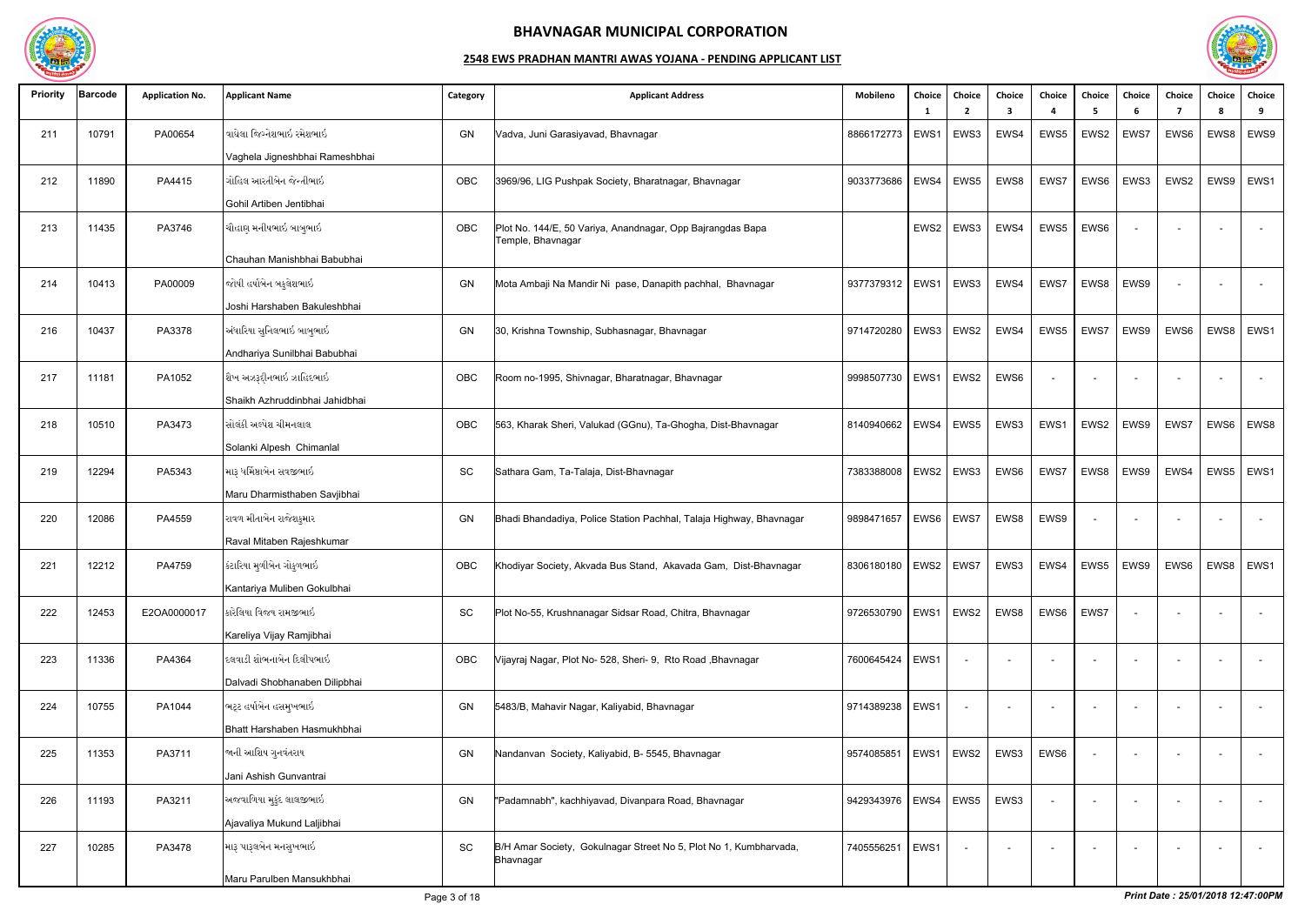

| <b>Priority</b> | <b>Barcode</b> | <b>Application No.</b> | <b>Applicant Name</b>                                                         | Category | <b>Applicant Address</b>                                                                  | Mobileno                 | Choice      | Choice<br>- 2 | Choice<br>3 | Choice                   | Choice<br>-5 | Choice<br>6              | Choice | Choice | Choice<br>9    |
|-----------------|----------------|------------------------|-------------------------------------------------------------------------------|----------|-------------------------------------------------------------------------------------------|--------------------------|-------------|---------------|-------------|--------------------------|--------------|--------------------------|--------|--------|----------------|
| 228             | 10064          | PA00594                | સરવૈયા યશપાલસિંહ નિરૂભા<br>Sarvaiya Yashpalsinh Nirubha                       | GN       | Darbar Gadh, Malkevadar, Ghogha, Bhavnagar                                                | 9924299536               | EWS2        | EWS3          | EWS6        | EWS8                     | EWS7         | EWS1                     | EWS9   | EWS4   | EWS5           |
| 229             | 10535          | PA3254                 | ગોહિલ ક્રિષ્નાબા દિપેન્દ્રસિંહ<br>Gohil Krishnaba Dipendrasinh                | GN       | 22, Muralidhar Society, Ghogha Road, Gaushala same, Bhavnagar                             | 9427263020               |             | EWS2   EWS9   | EWS8        | EWS6                     | EWS3         | EWS7                     | EWS4   | EWS5   | EWS1           |
| 230             | 11061          | PA4077                 | હુર્યાણી દીપાબેન લક્ષ્મણભાઇ<br>Hariyani Dipaben Laxmanbhai                    | GN       | Rasala Camp, line no-2, room no-36, Bhavnagar                                             | 9558842937               | EWS4        | EWS3          | EWS5        | EWS2                     | EWS6         |                          |        |        |                |
| 231             | 10629          | PA2178                 | ડાંગર દિનેશભાઇ વાલાભાઇ<br>Dangar Dineshbhai Valabhai                          | OBC      | Plot Vistar, Mu- Langala, Ta-Umrala, Dist-Bhavnagar                                       | 9925888735               | EWS1        | EWS9          | EWS6        | EWS2                     | EWS3         | EWS4                     | EWS5   | EWS7   | EWS8           |
| 232             | 11417          | PA2961                 | પીજાણી કાંતાબેન વસંતભાઇ<br>Pijani Kantaben Vasantbhai                         | GN       | 220, Urban, Block No. 2775, Shreenathji Road, Bharatnagar,<br>Bhavnagar                   | 9429095152               | EWS2        | EWS9          | EWS3        | EWS4                     | EWS5         | EWS7                     | EWS6   | EWS8   | EWS1           |
| 233             | 10773          | PA1247                 | ખંડાળા સુનિલભાઇ દેવજીભાઇ<br>Khandala Sunilbhai Devjibhai                      | OBC      | Plot no-37, Madhavanand -2, Chitra, Sidsar Road, Bhavnagar                                | 9924130304               | EWS1        | EWS3          | EWS9        | EWS7                     | EWS8         |                          |        |        | $\sim$         |
| 234             | 11516          | PA00419                | પુરોહિત આશિષ ગીરીષભાઇ                                                         | GN       | B/H Ajayvadi, Hariramnagar - 1, 33-B, Subhasnagar, Zonal -1<br>,Bhavnagar                 | 9925630009               | EWS4        | EWS5          | EWS2        | EWS6                     | EWS7         | EWS1                     | EWS3   | EWS8   | EWS9           |
| 235             | 11029          | PA4039                 | Purohit Ashish Girishbhai<br>ખત્રી અનિલ જુગલકિશોર                             | GN       | Gaurav M. Dubal, 305, Sundaram-2, nareshvar society, 150 feet ring<br>road, Bhavnagar     | 9924910543               |             | $EWS2$ EWS3   | EWS4        | EWS5                     | EWS6         | EWS7                     | EWS8   | EWS9   | EWS1           |
| 237             | 10912          | PA00294                | Khatri Anil Jugalkishor<br>ઝાલા ગીતાબેન પ્રકાશભાઇ<br>Zala Gitaben Prakashbhai | OBC      | Plot no. 2316/B, Shankar Na Mandir Same na Khacha ma,<br>Subhashnagar, Bhavnagar          | 8140767510               | EWS4        | EWS5          | EWS3        | EWS2                     |              |                          |        |        |                |
| 238             | 10409          | PA00187                | ચાવડા ધનીબેન નરેશભાઇ<br>Chavda Dhaniben Nareshbhai                            | SC       | Mafatnagar, Nadi Ma, Mox Mandir Pase, Kumbharvad, Bhavnagar                               | 9228769794               | EWS2   EWS1 |               |             |                          |              |                          |        |        | $\overline{a}$ |
| 239             | 12842          | PA6982                 | જાદવ નરેશભાઈ ગગજીભાઇ<br>Jadav Nareshbhai Gagajibhai                           | OBC      | K K Vidhyalay School Ni Same, Manar Gam, Ta-Talaja Ji-Bhavnagar                           | 9904116185               |             |               |             | $\overline{\phantom{a}}$ |              |                          |        |        | $\sim$         |
| 240             | 12238          | PA2277                 | કુંચાલા નીતાબા બિહારીદાન                                                      | OBC      | Room No-238, Shivnagar, Junu Kachana Mandir Najik, Talaja Road,<br>Bhavnagar              | 9925293064               |             | EWS6   EWS8   | EWS9        | EWS2                     | EWS5         | EWS4                     | EWS3   | EWS7   | EWS1           |
| 241             | 12356          | PA4424                 | Kunchala Nitaba Biharidan<br>પંડ્યા ભાવિક અશોકભાઇ<br>Pandya Bhavik Ashokbhai  | GN       | Siddharth Society, Bharatnagar, Block No-11, Room No-6127, Sitaram<br>Chowk, Bhavnagar    | 9725854556   EWS9   EWS8 |             |               | EWS2        | EWS6                     |              |                          |        |        | $\sim$         |
| 242             | 10802          | PA1149                 | વેગડ નાગજીભાઇ રામજીભાઇ<br>Vegad Nagjibhai Ramjibhai                           | OBC      | Kumbharvada, Amar Society, Manjibhai Sanes vada na Makan ma,<br>Plot no- B/103, Bhavnagar | 9723398044               | EWS1        | $\sim$        | $\sim$      | $\sim$                   |              | $\overline{\phantom{0}}$ | $\sim$ |        | $\sim$         |
| 243             | 10692          | PA1371                 | વીરપરા લલિતકુમાર ખોડાભાઇ                                                      | SC       | Indiranagar, B/H Market Yard, Rajput Sheri-1, Ghanti valo khacho,<br>Chitra, Bhavnagar    | 7567999814               | EWS1 EWS2   |               |             |                          |              |                          |        |        | $\sim$ $ \sim$ |

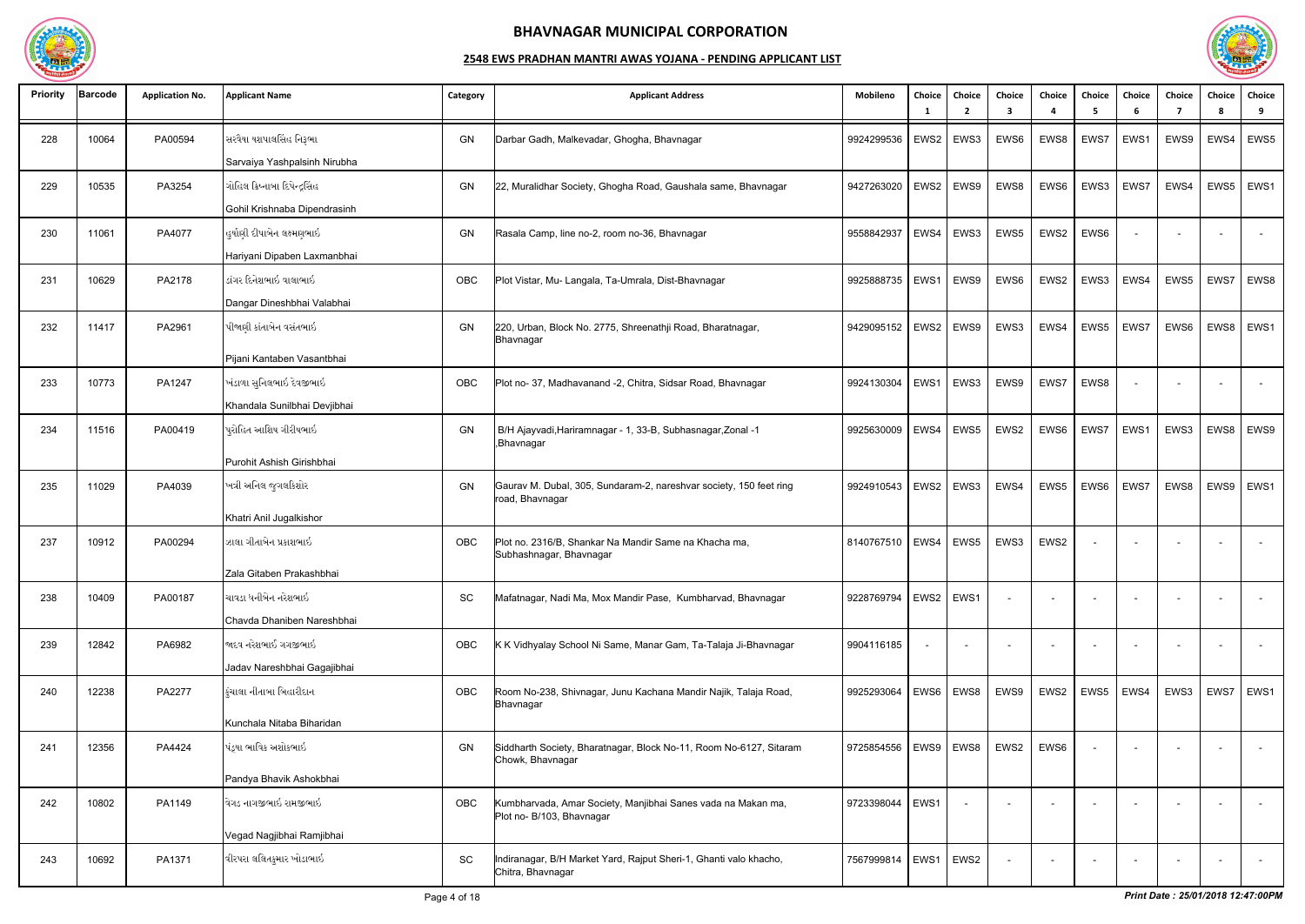

| <b>Priority</b> | <b>Barcode</b> | <b>Application No.</b> | <b>Applicant Name</b>               | Category | <b>Applicant Address</b>                                                                      | Mobileno                 | Choice<br>-1 | Choice<br>$\overline{2}$ | Choice<br>3 | Choice                   | Choice<br>- 5            | Choice<br>6 | Choice<br>-7 | Choice<br>$\mathbf{R}$ | Choice<br>9 |
|-----------------|----------------|------------------------|-------------------------------------|----------|-----------------------------------------------------------------------------------------------|--------------------------|--------------|--------------------------|-------------|--------------------------|--------------------------|-------------|--------------|------------------------|-------------|
|                 |                |                        | Virpara Lalitkumar Khodabhai        |          |                                                                                               |                          |              |                          |             |                          |                          |             |              |                        |             |
| 244             | 11849          | PA4791                 | મહેતર હનીફભાઇ ઇબ્રાહિમભાઇ           | OBC      | Sardar Sinh ni Chali, Kalanala, Bhavnagar                                                     | 9974364382               | EWS1         | EWS3                     |             |                          |                          |             |              |                        |             |
|                 |                |                        | Mahetar Hanifbhai Ibrahimbhai       |          |                                                                                               |                          |              |                          |             |                          |                          |             |              |                        |             |
| 245             | 11255          | PA3008                 | ધોળકિયા ઉષાબેન સમીરભાઇ              | GN       | Dhajagara Vali Sheri, Opp Jentibhai Panvada, Kanbivad, Bhavnagar                              | 9904361236               | EWS1         | EWS2                     | EWS3        | EWS4                     | EWS5                     | EWS6        | EWS7         | EWS8                   | EWS9        |
|                 |                |                        | Dholakiya Ushaben Samirbhai         |          |                                                                                               |                          |              |                          |             |                          |                          |             |              |                        |             |
| 246             | 10667          | PA00701                | પરમાર ધિરૂભાઇ જગાભાઇ                | OBC      | Devgana, Navo Jogi Vado, Sihor, Bhavnagar                                                     | 9601170395               | EWS1         | EWS2                     | EWS3        | EWS4                     | EWS5                     | EWS6        | EWS7         | EWS8                   | EWS9        |
|                 |                |                        | Parmar Dhirubhai Jagabhai           |          |                                                                                               |                          |              |                          |             |                          |                          |             |              |                        |             |
| 247             | 10386          | PA1036                 | વાળા રેખાબેન પંકજભાઇ                | OBC      | Plot No-88, Sheri No-6, Sarita Society, Bhavnagar                                             | 9924093437               | EWS1         |                          |             | $\overline{\phantom{a}}$ | $\overline{\phantom{a}}$ |             |              |                        |             |
|                 |                |                        | Vala Rekhaben Pankajbhai            |          |                                                                                               |                          |              |                          |             |                          |                          |             |              |                        |             |
| 248             | 12579          | PA5554                 | ભોજ મીઠીબેન હરજીભાઈ                 | SC       | Aandnagar Road, Vankar Sheri, Meghnagar , Ruvavalo Chowk,<br>Bhavnagar                        | 890515980                | EWS1         | EWS3                     | EWS4        | EWS5                     | EWS2                     | EWS6        | EWS7         | EWS8                   | EWS9        |
|                 |                |                        | Bhoj Mithiben Harjibhai             |          |                                                                                               |                          |              |                          |             |                          |                          |             |              |                        |             |
| 249             | 12495          | E2OA0000059            | બારૈયા બબનભાઇ કાબાભાઈ               | OBC      | C/O. Kalubhai Baraiya, Methala Village, Post-Pithal Pur, Tal-Talaja,<br>Dist-Bhavnagar        | 7738888515               |              | EWS5   EWS4              | EWS8        | EWS9                     | EWS2                     | EWS3        |              |                        |             |
|                 |                |                        | Baraiya Babanbhai Kababhai          |          |                                                                                               |                          |              |                          |             |                          |                          |             |              |                        |             |
| 250             | 12014          | PA4779                 | ગોહિલ ભગીરથસિંહ ચુડાસમા             | GN       | Mu-Trambak, Ta-Ghogha, Post-Ukharala (Pakharamji bapuna),<br>Dist-Bhavnagar                   | 9723525116               | EWS9         | EWS8                     | EWS7        | EWS6                     | EWS5                     |             |              |                        |             |
|                 |                |                        | Gohil Bhagirathsinh Chandubha       |          |                                                                                               |                          |              |                          |             |                          |                          |             |              |                        |             |
| 251             | 12385          | PA5227                 | કાતરિયા હરેશભાઇ રાણાભાઇ             | GN       | Kumbhariya Mahuva, Ta-Mahuva, Dist-Bhavnagar                                                  | 8980562223               | EWS1         | EWS2                     | EWS3        | EWS4                     | EWS5                     | EWS6        | EWS7         | EWS8                   | EWS9        |
|                 |                |                        | Katariya Hareshbhai Ranabhai        |          |                                                                                               |                          |              |                          |             |                          |                          |             |              |                        |             |
| 252             | 11873          | PA4286                 | ડોડિયા ધીરેન્દ્રસિંહ ધર્મેન્દ્રસિંહ | GN       | Plot No-2, "Shivam", Municipal Quarter Pase, Prabhudas Talav,<br><b>p</b> onavnagar           | 9712442629               | EWS3         | EWS4                     | EWS5        | EWS2                     |                          |             |              |                        |             |
|                 |                |                        | Dodiya Dhirendrasinh Dharmendrasinh |          |                                                                                               |                          |              |                          |             |                          |                          |             |              |                        |             |
| 253             | 11125          | PA4210                 | જીજ્ઞેશકુમાર વેણીશંકર જોષી          | GN       | Navapara Chowk, Gangadhar Rajgor Sheri, Palitana, Bhavnagar                                   | 9427263593               | EWS1         | $\vert$ EWS4             | EWS2        | EWS5                     | $\overline{\phantom{a}}$ |             |              |                        | $\sim$      |
|                 |                |                        | Joshi Jigneshkumar Venisankar       |          |                                                                                               |                          |              |                          |             |                          |                          |             |              |                        |             |
| 254             | 10832          | PA2528                 | ચુડાસમા અજયભાઇ દિલીપભાઇ             | GN       | Plot no- 5/B, Sheri no -11, Sarita Society, B/H Juna Palace,<br>Bhavnagar                     | 9327899091               | EWS1         | EWS2                     | EWS3        | EWS6                     | EWS5                     | EWS9        | EWS7         | EWS8                   | EWS4        |
|                 |                |                        | Chudasama Ajaysinh Dilipsinh        |          |                                                                                               |                          |              |                          |             |                          |                          |             |              |                        |             |
| 255             | 11962          | PA2292                 | બારડ નાનકુભાઇ દુદાભાઇ               | OBC      | At-Umrala, Ta-Talaja, Po-Trapaj, Dist-Bhavnagar                                               | 9428052064               |              | EWS8   EWS7              | EWS9        | EWS6                     | EWS2                     |             |              |                        | $\sim$      |
|                 |                |                        | Baral Nankubhai Dudabhai            |          |                                                                                               |                          |              |                          |             |                          |                          |             |              |                        |             |
| 259             | 12798          | PA6406                 | ગોહિલ કાંતિભાઈ વિઠ્ઠલભાઈ            | OBC      | Pragatnath Road, Dr. Jashubhai Na Davakhana Same, Sihor,<br>Bhavnagar                         | 9428496458               |              | EWS3   EWS1              | EWS4        | EWS5                     | EWS2                     | EWS9        | EWS6         | EWS7                   | EWS8        |
|                 |                |                        | Gohil Kantibhai Vithhalbhai         |          |                                                                                               |                          |              |                          |             |                          |                          |             |              |                        |             |
| 261             | 10481          | PA3457                 | જારઘેલા રિયાઝભાઇ ગફરભાઇ             | OBC      | Gadhechi Vadla, Ramjini Vadi, Plot No 36 Ni Same, Nahera Kanthe,<br>Bhavnagar Para, Bhavnagar | 8000003668   EWS1   EWS6 |              |                          | EWS8        | $\blacksquare$           |                          |             |              |                        |             |
|                 |                |                        | Jargela Riyazbhai Gafurbhai         |          |                                                                                               |                          |              |                          |             |                          |                          |             |              |                        |             |
|                 |                |                        |                                     |          |                                                                                               |                          |              |                          |             |                          |                          |             |              |                        |             |

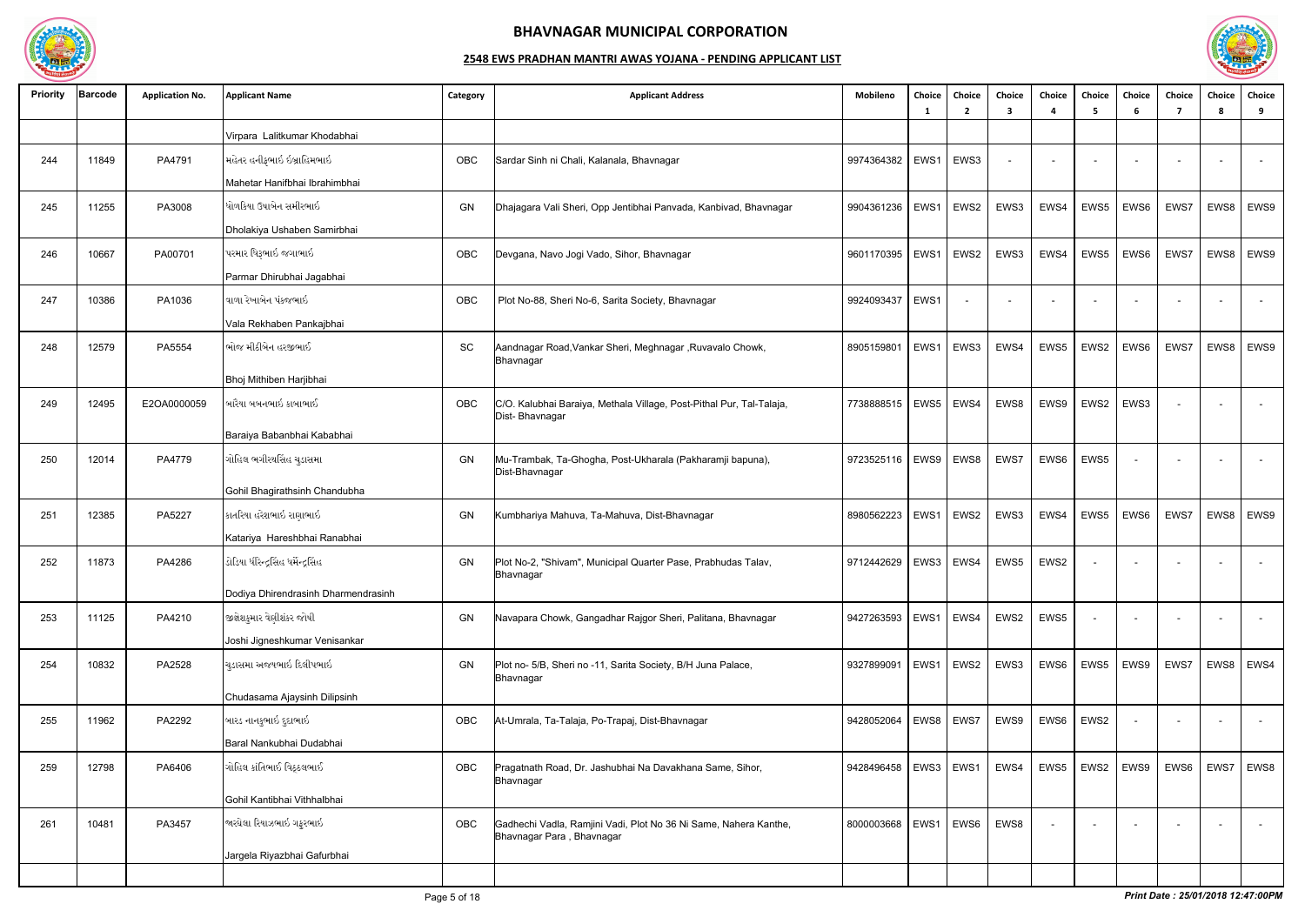

| 6<br>$\overline{2}$<br>- 1<br>-3<br>4<br>- 5<br>સિંઘ મનોરમાબેન રામચંદ<br>GN<br>EWS <sub>2</sub><br>EWS5<br>EWS6<br>EWS7<br>262<br>10876<br>PA2552<br>24-b, Mafatnahgar, Opp. Maldhari Society, Kanubhai Algotar na<br>8140181865<br>EWS3<br>EWS4<br>makana ma, Bharatnagar Road, Near Thakar Dvara, Bhavnagar<br>Singh Manoramaben Ramanand<br>ત્રિવેદી મનીષકુમાર દલપતરાય<br>12908<br>PA5617<br>GN<br>EWS4<br>EWS5<br>EWS3<br>EWS2<br>EWS6<br>EWS7<br>263<br>Plot No -653, Shreyas Apparment, Deri Road, Bhavnagar<br>9428991917<br>Trivedi Manishkumar Dalpatray<br>જોગદિયા નિતાબેન રમેશભાઇ<br>PA00951<br>SC<br>Plot No. 75, Nari Road, Fajalbaug, Opp. Sona Hotel, Kumbharvada,<br>EWS4<br>EWS2<br>EWS3<br>EWS5<br>EWS6<br>265<br>10065<br>9998618002<br>EWS1<br>Bhavnagar | 7<br>EWS8<br>EWS1<br>EWS7<br>EWS8 | - 8<br>9<br>EWS9<br>EWS1<br>EWS8<br>EWS9<br>EWS8<br>EWS9 |
|------------------------------------------------------------------------------------------------------------------------------------------------------------------------------------------------------------------------------------------------------------------------------------------------------------------------------------------------------------------------------------------------------------------------------------------------------------------------------------------------------------------------------------------------------------------------------------------------------------------------------------------------------------------------------------------------------------------------------------------------------------------------------|-----------------------------------|----------------------------------------------------------|
|                                                                                                                                                                                                                                                                                                                                                                                                                                                                                                                                                                                                                                                                                                                                                                              |                                   |                                                          |
|                                                                                                                                                                                                                                                                                                                                                                                                                                                                                                                                                                                                                                                                                                                                                                              |                                   |                                                          |
|                                                                                                                                                                                                                                                                                                                                                                                                                                                                                                                                                                                                                                                                                                                                                                              |                                   |                                                          |
|                                                                                                                                                                                                                                                                                                                                                                                                                                                                                                                                                                                                                                                                                                                                                                              |                                   |                                                          |
|                                                                                                                                                                                                                                                                                                                                                                                                                                                                                                                                                                                                                                                                                                                                                                              |                                   |                                                          |
|                                                                                                                                                                                                                                                                                                                                                                                                                                                                                                                                                                                                                                                                                                                                                                              |                                   |                                                          |
| Jogadiya Nitaben Rameshbhai                                                                                                                                                                                                                                                                                                                                                                                                                                                                                                                                                                                                                                                                                                                                                  |                                   |                                                          |
| રાઠોડ નરેશભાઇ મુળજીભાઇ<br>SC<br>EWS1<br>EWS4<br>EWS5<br>EWS6<br>EWS7<br>266<br>11837<br>PA4180<br>74, Panchvada Vasahat, Sihor, Bhavnagar<br>9725017504<br>EWS3                                                                                                                                                                                                                                                                                                                                                                                                                                                                                                                                                                                                              |                                   |                                                          |
| Rathod Naresbhai Muljibhai                                                                                                                                                                                                                                                                                                                                                                                                                                                                                                                                                                                                                                                                                                                                                   |                                   |                                                          |
| ગોહિલ પ્રફુલાબા હેમુભા<br>PA4426<br>GN<br>EWS2<br>EWS5<br>EWS7<br>268<br>11051<br>9173704424<br>EWS3<br>EWS4<br>EWS8<br>Bapunagar, Shitla Mata Na Mandir Same, Ghogha Road, Bhavngar                                                                                                                                                                                                                                                                                                                                                                                                                                                                                                                                                                                         | EWS9                              | EWS1<br>EWS6                                             |
| Gohil Prafulaba Hemubha                                                                                                                                                                                                                                                                                                                                                                                                                                                                                                                                                                                                                                                                                                                                                      |                                   |                                                          |
| ડાભી બાબુભાઇ શામજીભાઇ<br>12037<br>PA4849<br>OBC<br>EWS2<br>EWS9<br>EWS8<br>EWS6<br>EWS7<br>EWS5<br>269<br>At-Khadsaliya, Tal.Dist-Bhavnagar                                                                                                                                                                                                                                                                                                                                                                                                                                                                                                                                                                                                                                  | EWS3                              | EWS4<br>EWS1                                             |
| Dabhi Babubhai Shamjibhai                                                                                                                                                                                                                                                                                                                                                                                                                                                                                                                                                                                                                                                                                                                                                    |                                   |                                                          |
| પરમાર હર્ષા ધર્મેશભાઇ<br>OBC<br>EWS1<br>EWS3<br>PA1327<br>A-67, Mepanagar, Patel Society, Desainagar, Bhavnagar Para,<br>EWS2<br>270<br>11149<br>9879791590<br>$\blacksquare$<br>$\sim$<br>Bhavnagar                                                                                                                                                                                                                                                                                                                                                                                                                                                                                                                                                                         | $\overline{a}$                    |                                                          |
| Parmar Harsha Dharmendrabhai                                                                                                                                                                                                                                                                                                                                                                                                                                                                                                                                                                                                                                                                                                                                                 |                                   |                                                          |
| રાઠોડ જ્યોતીબેન સતીષભાઇ<br>PA2053<br>OBC<br>EWS4<br>EWS5<br>EWS2<br>EWS1<br>EWS6<br>271<br>11543<br>Subhashnagar, Dr Narvani Khancho, 50 Variya, Plot No 57/F,<br>8734865509<br>EWS3<br>Bhavnagar                                                                                                                                                                                                                                                                                                                                                                                                                                                                                                                                                                            | EWS9                              | EWS8<br>EWS7                                             |
| Rathod Jyotiben Satishbhai                                                                                                                                                                                                                                                                                                                                                                                                                                                                                                                                                                                                                                                                                                                                                   |                                   |                                                          |
| દ્ધેરેજિયા ભાવનાબેન કનૈયાલાલ<br>11520<br>OBC<br>EWS1<br>272<br>PA1153<br>Mu-Devgana,Ta-Shihor,Dist-Bhavnagar<br>9913948393<br>$\sim$<br>$\overline{\phantom{a}}$<br>$\overline{\phantom{a}}$<br>$\overline{\phantom{0}}$<br>$\overline{\phantom{a}}$                                                                                                                                                                                                                                                                                                                                                                                                                                                                                                                         | $\sim$                            | $\sim$                                                   |
| Dudhrejiya Bhavnaben Kanaiyalal                                                                                                                                                                                                                                                                                                                                                                                                                                                                                                                                                                                                                                                                                                                                              |                                   |                                                          |
| ટાંક મુનાફભાઇ દિલાવરભાઇ<br>EWS2<br>EWS3<br>EWS4<br>EWS5<br>11462<br>PA2405<br>OBC<br>Shivnagar, Block No 17- B, Room No . 2381, 3 Maliya, Bharatnagar,<br>9427161200<br>EWS1<br>273<br>$\blacksquare$<br>Bhavnagar                                                                                                                                                                                                                                                                                                                                                                                                                                                                                                                                                           | $\overline{\phantom{a}}$          | $\overline{\phantom{a}}$                                 |
| Tank Munafbhai Dilavarhai                                                                                                                                                                                                                                                                                                                                                                                                                                                                                                                                                                                                                                                                                                                                                    |                                   |                                                          |
| પટેલ દિલિપભાઇ કનૈયાલાલ<br>10362<br>PA00600<br>GN<br>EWS3   EWS4<br>EWS5<br>EWS1<br>EWS2<br>274<br>9624905277<br>Devubag, kamal medical ni baju na khacha ma, deep darshan-A flat,<br>block No. 304, bhavnagar                                                                                                                                                                                                                                                                                                                                                                                                                                                                                                                                                                |                                   |                                                          |
| Patel Dilipbhai Kanaiyalal                                                                                                                                                                                                                                                                                                                                                                                                                                                                                                                                                                                                                                                                                                                                                   |                                   |                                                          |
| દાઠિયા દર્શના પ્રવિણભાઇ<br>EWS1<br>EWS2<br>275<br>12170<br>PA4498<br><b>SC</b><br>Mu-Bhavnagar, Chitra, S T Workshop Chowk, Vishvakarma Society,<br>9723200720<br>$\sim$<br>Hanuman Na Mandir Pase, Bhavnagar                                                                                                                                                                                                                                                                                                                                                                                                                                                                                                                                                                | $\overline{\phantom{0}}$          | $\sim$                                                   |
| Dathiya Darshana Pravinbhai                                                                                                                                                                                                                                                                                                                                                                                                                                                                                                                                                                                                                                                                                                                                                  |                                   |                                                          |
| બારૈયા ચિંતન ભરતભાઈ<br>12858<br>PA6027<br> EWS1<br>EWS <sub>2</sub><br>EWS3<br>EWS4<br>EWS <sub>6</sub><br>276<br>OBC<br>Vadva, Khijada Street, Ambli Fali, Bhavnagar<br>7405726570<br>EWS5                                                                                                                                                                                                                                                                                                                                                                                                                                                                                                                                                                                  | EWS7                              | EWS8   EWS9                                              |
| Baraiya Chintan Bharatbhai                                                                                                                                                                                                                                                                                                                                                                                                                                                                                                                                                                                                                                                                                                                                                   |                                   |                                                          |
| PA5578<br>ઝાલા દિપેશભાઇ દાનસિંગભાઇ<br>277<br>EWS2<br>EWS3<br>13018<br>GN<br>C/O Bakulbhai H. Trivedi Na Makanma, Satya Narayan Society No-2,<br>9904495326<br>Roomno-7433, Nilkathnagar Ni Same, Gayatrinagar, Ghogha<br>Jakatnaka, Bhavnagar                                                                                                                                                                                                                                                                                                                                                                                                                                                                                                                                |                                   |                                                          |
| Zala Dipeshbhai Dansingbhai                                                                                                                                                                                                                                                                                                                                                                                                                                                                                                                                                                                                                                                                                                                                                  |                                   |                                                          |
| ગોસાઇ જિજ્ઞેશપરી પરેશપરી<br>EWS1<br>EWS4<br>12360<br>PA5093<br>OBC<br>18, Mukhya Bajar, At-Sitapur/Pansada, Gariyadhar, Bhavnagar<br>  EWS2   EWS3  <br>EWS5<br>EWS6<br>278<br>9574138740                                                                                                                                                                                                                                                                                                                                                                                                                                                                                                                                                                                    | EWS7                              | EWS8   EWS9                                              |

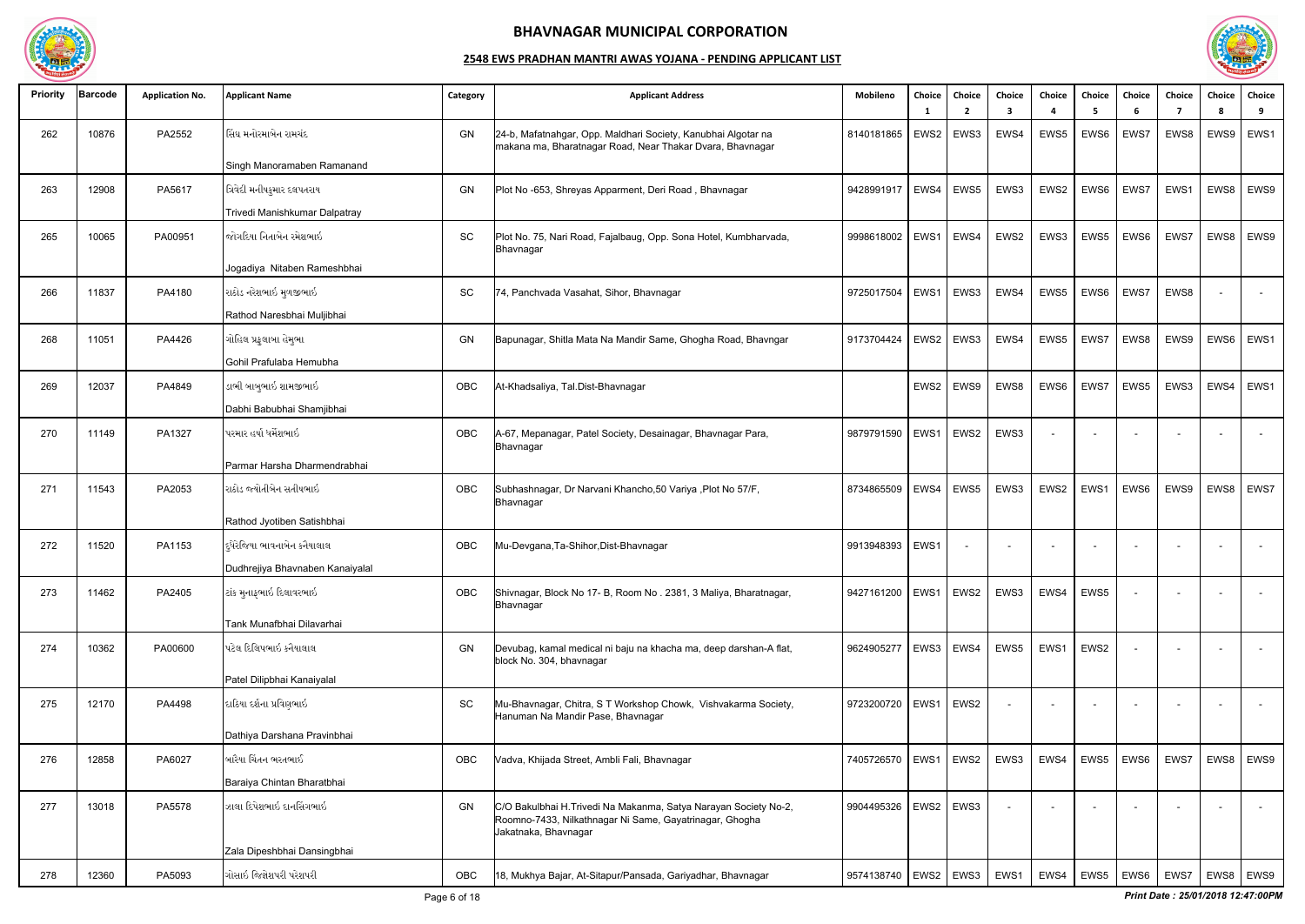

| <b>Priority</b> | <b>Barcode</b> | <b>Application No.</b> | <b>Applicant Name</b>            | Category  | <b>Applicant Address</b>                                                                                      | Mobileno                 | Choice<br>- 1 | Choice<br>2 | Choice<br>3              | Choice                   | Choice<br>-5             | Choice<br>-6             | Choice<br>7              | Choice<br>-8 | Choice<br>9 |
|-----------------|----------------|------------------------|----------------------------------|-----------|---------------------------------------------------------------------------------------------------------------|--------------------------|---------------|-------------|--------------------------|--------------------------|--------------------------|--------------------------|--------------------------|--------------|-------------|
|                 |                |                        | Gosai Jigneshpari Pareshpari     |           |                                                                                                               |                          |               |             |                          |                          |                          |                          |                          |              |             |
| 280             | 11701          | PA3750                 | રાઠોડ નંદલાલભાઇ બચુભાઇ           | GN        | Tilak Nagar, Adodiyaavas, Anandnagar Road, Bhavnagar                                                          | 9898970091               | EWS4          | EWS5        | EWS2                     | $\sim$                   | $\overline{\phantom{a}}$ |                          |                          |              | $\sim$      |
|                 |                |                        | Rathod Nandlalbhai Bachubhai     |           |                                                                                                               |                          |               |             |                          |                          |                          |                          |                          |              |             |
| 281             | 12113          | PA4741                 | પરમાર મંજુલાબેન પ્રવિણભાઇ        | OBC       | Plot No-10/B, Aashram, Ajayvadi, Subhashnagar, Bhavnagar                                                      | 9909052534               |               | $EWS5$ EWS4 | EWS3                     | EWS2                     | EWS7                     | EWS6                     |                          |              |             |
|                 |                |                        | Parmar Manjulaben Pravinbhai     |           |                                                                                                               |                          |               |             |                          |                          |                          |                          |                          |              |             |
| 282             | 10671          | PA1515                 | બાંભણિયા મુકેશભાઇ કેશુભાઇ        | OBC       | Ranika, Hethal Fali, Old Kumbhar Vada, Nr Bale Shri Hanuman<br>Temple, Bhavnagar                              | 9624962832               | EWS4          | EWS2        | EWS3                     | EWS5                     |                          |                          |                          |              |             |
|                 |                |                        | Babhaniya Mukeshbhai Keshubhai   |           |                                                                                                               |                          |               |             |                          |                          |                          |                          |                          |              |             |
| 283             | 12325          | PA00039                | કાળોતરા અનિલભાઇ નાથુભાઇ          | OBC       | Hudko 325, Police Line Pase, Aanandnagar, Bhavnagar                                                           | 9825227077               | EWS5          | EWS4        | EWS6                     | EWS7                     | EWS8                     | EWS9                     | EWS3                     | EWS2         | EWS1        |
|                 |                |                        | Kalotara Anilbhai Natubhai       |           |                                                                                                               |                          |               |             |                          |                          |                          |                          |                          |              |             |
| 284             | 12602          | PA5888                 | ચાવડા નીમુબેન અમૃતભાઈ            | <b>SC</b> | Nari Road, Kubharvada, Plot No- 154/B, Bhavnagar                                                              | 7383531520               | EWS1          | EWS4        | EWS2                     | EWS5                     | EWS3                     | EWS6                     | EWS9                     | EWS8         | EWS7        |
|                 |                |                        | Chavda Nimuben Amrutbhai         |           |                                                                                                               |                          |               |             |                          |                          |                          |                          |                          |              |             |
| 285             | 10815          | PA2011                 | ઉંડવિયા દિલીપભાઇ વાડીલાલ         | GN        | 29-A, Sagar Township Airport, Opp. Bala Hanuman, Near Ruva,<br>Bhavnagar                                      | 7874226747               | EWS4          | EWS5        | EWS3                     | EWS2                     | EWS6                     | EWS9                     | EWS8                     | EWS7         | EWS1        |
|                 |                |                        | Undaviya Dilipbhai Vadilal       |           |                                                                                                               |                          |               |             |                          |                          |                          |                          |                          |              |             |
| 286             | 11794          | PA3945                 | ચૌહાણ શરદભાઇ નારણભાઇ             | OBC       | Plot No. 229, Nr pani ni Tanki, Khedutvas, Ruvapari Road, Bhavnagar                                           | 9712696272               |               | EWS2   EWS6 |                          | $\overline{\phantom{a}}$ |                          |                          |                          |              | $\sim$      |
|                 |                |                        | Chauhan Sharadbhai Naranbhai     |           |                                                                                                               |                          |               |             |                          |                          |                          |                          |                          |              |             |
| 287             | 11100          | PA3216                 | હરસોરા કેતનભાઇ લાલજીભાઇ          | OBC       | Falaja Road, Kach na Mandir Pase, Patel Fali, Bhavnagar                                                       | 9909650254               | EWS7          |             | $\overline{\phantom{0}}$ | $\overline{\phantom{a}}$ | $\sim$                   |                          |                          |              | $\sim$      |
|                 |                |                        | Harsora Ketanbhai Laljibhai      |           |                                                                                                               |                          |               |             |                          |                          |                          |                          |                          |              |             |
| 288             | 12743          | PA6493                 | પરમાર રીટાબેન મનોજભાઈ            | OBC       | "Om" Nivas, Vav Chowk, Bhavani Sheri, Talaja, Dist-Bhavnagar                                                  | 9624258106               | EWS3          | EWS6        | EWS8                     | EWS7                     | EWS2                     | EWS9                     | EWS1                     | EWS5         | EWS4        |
|                 |                |                        | Parmar Ritaben Manojbhai         |           |                                                                                                               |                          |               |             |                          |                          |                          |                          |                          |              |             |
| 289             | 11952          | PA4343                 | લુહાર વિક્રમ દાનસીંગભાઇ          | GN        | Savinay Recidency, Flat No-401, 4Th Floor, Gandhi Smruti Pachhal,<br>Bhavnagar                                | 9510533133               | EWS3   EWS4   |             | EWS5                     | $\blacksquare$           | $\overline{\phantom{0}}$ |                          |                          |              | $\sim$      |
|                 |                |                        | Luhar Vikram Dansinghbhai        |           |                                                                                                               |                          |               |             |                          |                          |                          |                          |                          |              |             |
| 291             | 12172          | PA4995                 | બાંભણિયા ચંપાબેન લક્ષ્મણભાઇ      | OBC       | Prabhudas Talav, Bambakhana Pachhal, Hanuman ni Deri Aagal,<br>Bhavnagar                                      | 7878751915   EWS3   EWS4 |               |             | EWS5                     | $\blacksquare$           |                          |                          |                          |              | $\sim$      |
|                 |                |                        | Bambhaniya Champaben Lakhmanbhai |           |                                                                                                               |                          |               |             |                          |                          |                          |                          |                          |              |             |
| 292             | 11156          | PA3024                 | ભટ્ટ કિંજલબેન પ્રકાશભાઇ          | GN        | 20, H I G, Block no. 5938, Aambedkar Nagar Bhartnagar, Sitaram<br>Chowk Pase, Bhavnagar                       | 9426419698               | EWS2 EWS9     |             | EWS7                     | $\sim$                   | $\sim$                   | $\overline{\phantom{0}}$ | $\overline{\phantom{0}}$ |              | $\sim$      |
|                 |                |                        | Bhatt Kinjalben Prakashbhai      |           |                                                                                                               |                          |               |             |                          |                          |                          |                          |                          |              |             |
| 293             | 12346          | PA5131                 | મોરી નારસંગભાઇ રામસંગભાઇ         | OBC       | Mira Park, Plot No-75, Ghogha Road, Saint Merry High School<br>Pachhal, Akhilesh Circle Ni Baju Ma, Bhavnagar | 9427558015               | EWS2 EWS4     |             | EWS5                     | EWS3                     | EWS7                     | EWS <sub>6</sub>         | EWS1                     | EWS9         | EWS8        |
|                 |                |                        | Mori Narsangbhai Ramsangbhai     |           |                                                                                                               |                          |               |             |                          |                          |                          |                          |                          |              |             |
| 294             | 11145          | PA1863                 | રાવાળ લલિતરાય નટવરલાલ            | GN        | 100/2, Shrinathajinagar, Bhavnagar                                                                            | [278 - 247073 EWS2       |               | EWS3        | EWS5                     | EWS9                     | EWS6                     | EWS8                     | EWS4                     | EWS7         | EWS1        |
|                 |                |                        | Raval Lalitray Natavarlal        |           |                                                                                                               |                          |               |             |                          |                          |                          |                          |                          |              |             |
|                 |                |                        |                                  |           |                                                                                                               |                          |               |             |                          |                          |                          |                          |                          |              |             |

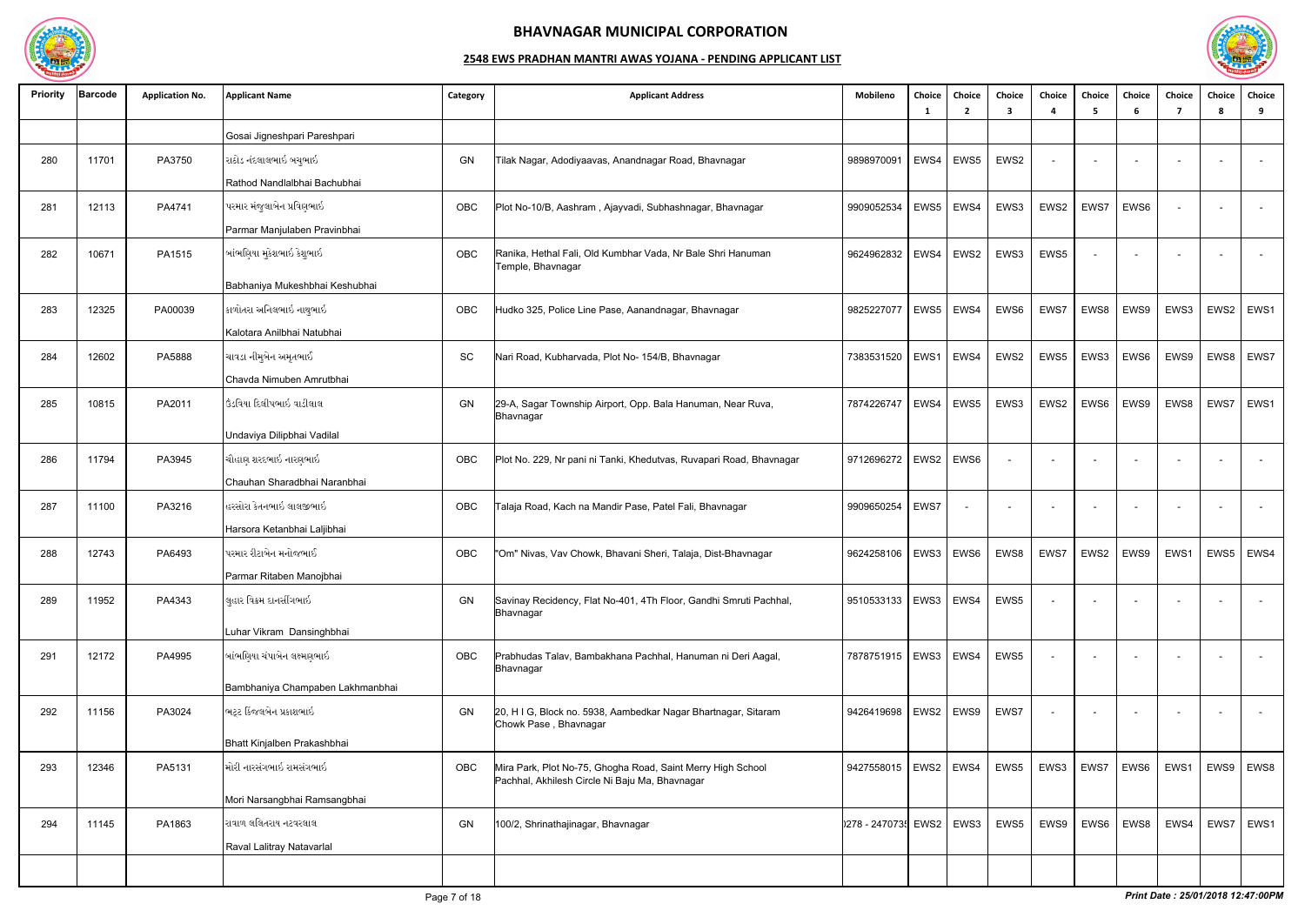

| <b>Priority</b> | <b>Barcode</b> | <b>Application No.</b> | <b>Applicant Name</b>            | Category | <b>Applicant Address</b>                                                                  | Mobileno                 | Choice<br>- 1 | <b>Choice</b><br>$\overline{2}$ | Choice<br>3              | Choice<br>$\mathbf{A}$ | Choice<br>-5 | Choice<br>6 | Choice<br>-7 | Choice<br>-8 | Choice<br>9        |
|-----------------|----------------|------------------------|----------------------------------|----------|-------------------------------------------------------------------------------------------|--------------------------|---------------|---------------------------------|--------------------------|------------------------|--------------|-------------|--------------|--------------|--------------------|
| 296             | 11202          | PA00917                | હીરાણી સુરેશભાઇ નંદકિશોરભાઇ      | OBC      | Block No-147/B, B/H Chitra Bank Colony, Opp Nareswar Society,<br>Ganeshnagar-1, Bhavnagar | 9998994858               | EWS1          | EWS2                            | EWS4                     | EWS3                   |              |             |              |              |                    |
|                 |                |                        | Hirani Sureshbhai Nandkishorbhai |          |                                                                                           |                          |               |                                 |                          |                        |              |             |              |              |                    |
| 297             | 10049          | PA2635                 | શેખ શહેઝાદભાઇ સાદીકભાઇ           | OBC      | Vadava, Madhiyafali Alka Cinema Road, Opp. Madina Appt,<br>Bhavnagar                      | 9898178660               | EWS1          | EWS2                            | EWS5                     | EWS4                   | EWS6         | EWS3        | EWS7         | EWS8         | EWS9               |
|                 |                |                        | Shekh Shahejadbhai Sadikbhai     |          |                                                                                           |                          |               |                                 |                          |                        |              |             |              |              |                    |
| 298             | 10559          | PA2574                 | ડાભી કરશનભાઇ રણછોડભાઇ            | OBC      | Sardarnagar, Ramtirth Society, Plot No. 11-A, Bhavnagar                                   | 9925911036               | EWS9          |                                 |                          |                        |              |             |              |              |                    |
|                 |                |                        | Dabhi Karshanbhai Ranchhodbhai   |          |                                                                                           |                          |               |                                 |                          |                        |              |             |              |              |                    |
| 299             | 10087          | PA3381                 | બારડ અશોક મનુભાઇ                 | OBC      | Mu- Bhutiya (Dem), Ta-Palitana, Dist-Bhavnagar                                            | 7567040456   EWS1        |               | EWS2                            | EWS3                     | EWS5                   | EWS4         |             |              |              |                    |
|                 |                |                        | Barad Ashok Manubhai             |          |                                                                                           |                          |               |                                 |                          |                        |              |             |              |              |                    |
| 301             | 12235          | PA4529                 | પરમાર શૈલેષભાઇ વશરામભાઇ          | OBC      | Plot No-B-18/A, Hilpark 2, Sidsar Road, Bhavnagar                                         | 9727669427               | EWS4          | EWS2                            | EWS3                     | EWS5                   | EWS6         | EWS7        | EWS8         | EWS9         | EWS1               |
|                 |                |                        | Parmar Shaileshbhai Vashrambhai  |          |                                                                                           |                          |               |                                 |                          |                        |              |             |              |              |                    |
| 302             | 10694          | PA3127                 | બારૈયા સમીરભાઇ જગદીશભાઇ          | OBC      | Bortalav, Mahavir Mahila Society, Bank Colony Road, Bhavnagar                             | 9824067447               | EWS1          | EWS9                            | EWS6                     | EWS7                   | EWS8         | EWS2        | EWS3         | EWS4         | EWS5               |
|                 |                |                        | Baraiya Samirbhai Jagdishbhai    |          |                                                                                           |                          |               |                                 |                          |                        |              |             |              |              |                    |
| 303             | 12560          | PA5999                 | જાજલ અનસુયાબેન ઘનશ્યામભાઈ        | GN       | 2Nd Floor, Sukhad-2, Ruvapari, Mataji Na Mandir Pase, Vadva Chora,<br>Bhavnagar           | 9974040033               | EWS2          | EWS3                            | EWS4                     | EWS5                   | EWS1         | EWS7        | EWS6         | EWS8         | EWS9               |
|                 |                |                        | Jajal Anasuyaben Ghanshyambhai   |          |                                                                                           |                          |               |                                 |                          |                        |              |             |              |              |                    |
| 305             | 11055          | PA3964                 | પરમાર સીમાબેન શંકરભાઇ            | OBC      | SubhashNagar, 50-Variya, Plot no- 67/ C, Dr. Narvani Valo Khcho,<br>Bhavnagar             | 9427560058   EWS2        |               | EWS4                            | EWS5                     |                        |              |             |              |              |                    |
|                 |                |                        | Parmar Simaben Sankarbhai        |          |                                                                                           |                          |               |                                 |                          |                        |              |             |              |              |                    |
| 306             | 10394          | PA00257                | ત્રિવેદી યોગેશભાઇ હર્ષદભાઇ       | GN       | Shampara Khodiyar Road, Vrundavan Society, Block No-B/54,<br>Bhavnagar                    | 9586243034               | EWS1          | EWS2                            | EWS3                     | EWS4                   | EWS5         | EWS6        | EWS7         | EWS8         | EWS9               |
|                 |                |                        | Trivedi Yogeshbhai Harshadbhai   |          |                                                                                           |                          |               |                                 |                          |                        |              |             |              |              |                    |
| 307             | 12851          | PA6275                 | રાઠોડ હનીફભાઈ રફીકભાઈ_           | OBC      | Krushna Chowk, Chamunda Nivas Ni Deli, Vadva Talavdi, Bhavnagar                           | 7043808073   EWS1   EWS2 |               |                                 | EWS7                     | EWS3                   | EWS9 EWS4    |             |              |              | EWS5   EWS6   EWS8 |
|                 |                |                        | Rathod Hanifaben Rafikbhai       |          |                                                                                           |                          |               |                                 |                          |                        |              |             |              |              |                    |
| 308             | 12810          | PA6411                 | ચૌહાણ જ્યોતિબેન અશોકભાઈ          | OBC      | Makwana Sheri, Daraji Na Chora Pase, Palitana, Bhavnagar                                  | 8866072830   EWS3   EWS1 |               |                                 | EWS2                     | EWS5                   | EWS4         | EWS6        | EWS8         |              | EWS9   EWS7        |
|                 |                |                        | Chauhan Jyotiben Ashokbhai       |          |                                                                                           |                          |               |                                 |                          |                        |              |             |              |              |                    |
| 309             | 10273          | PA1876                 | ગોહિલ વિજયસિંહ જખુભાઇ            | GN       | Block No. 12/B, Room No.1718, nava 2 Maliya, Bharatnagar,<br>Bhavnagar                    | 8264607141   EWS9   EWS3 |               |                                 | EWS7                     |                        |              |             |              |              | $\sim$             |
|                 |                |                        | Gohil Vijaysinh Jakhubha         |          |                                                                                           |                          |               |                                 |                          |                        |              |             |              |              |                    |
| 310             | 12105          | PA4524                 | રાઠોડ રસીલાબેન જીવરાજભાઇ_        | OBC      | Navagam (Kanivav), B L Shah School Valo Khancho, Kumbhar Sheri,<br>Nesda Road, Sihor      | 9727306115   EWS1        |               | EWS4                            | $\sim$                   |                        |              |             | $\sim$       |              | $\sim$             |
|                 |                |                        | Rathod Rasilaben Jivrajbhai      |          |                                                                                           |                          |               |                                 |                          |                        |              |             |              |              |                    |
| 312             | 12296          | PA5365                 | વાઘેલા ભાવનાબેન અતુલભાઇ          | OBC      | Vaghela Atulbhai Jayantilal, Bhavani Chowk, Dhola Junction                                | 9913799658               | EWS4 EWS5     |                                 | EWS2                     | EWS3                   | EWS1         | EWS6        | EWS7         | EWS8         | EWS9               |
|                 |                |                        | Vaghela Bhavnaben Atulbhai       |          |                                                                                           |                          |               |                                 |                          |                        |              |             |              |              |                    |
| 315             | 10925          | PA1391                 | સિતાપરા  ભારતીબેન છોટેશકુમાર     | OBC      | Plot no. 1, b/h. Ramdev Petrol Pump, Bharatbhai Dabhi na makan ma,<br>Chitra, Bhavnagar   | 9714371937   EWS1        |               |                                 | $\overline{\phantom{a}}$ |                        |              |             |              |              | $\sim$             |

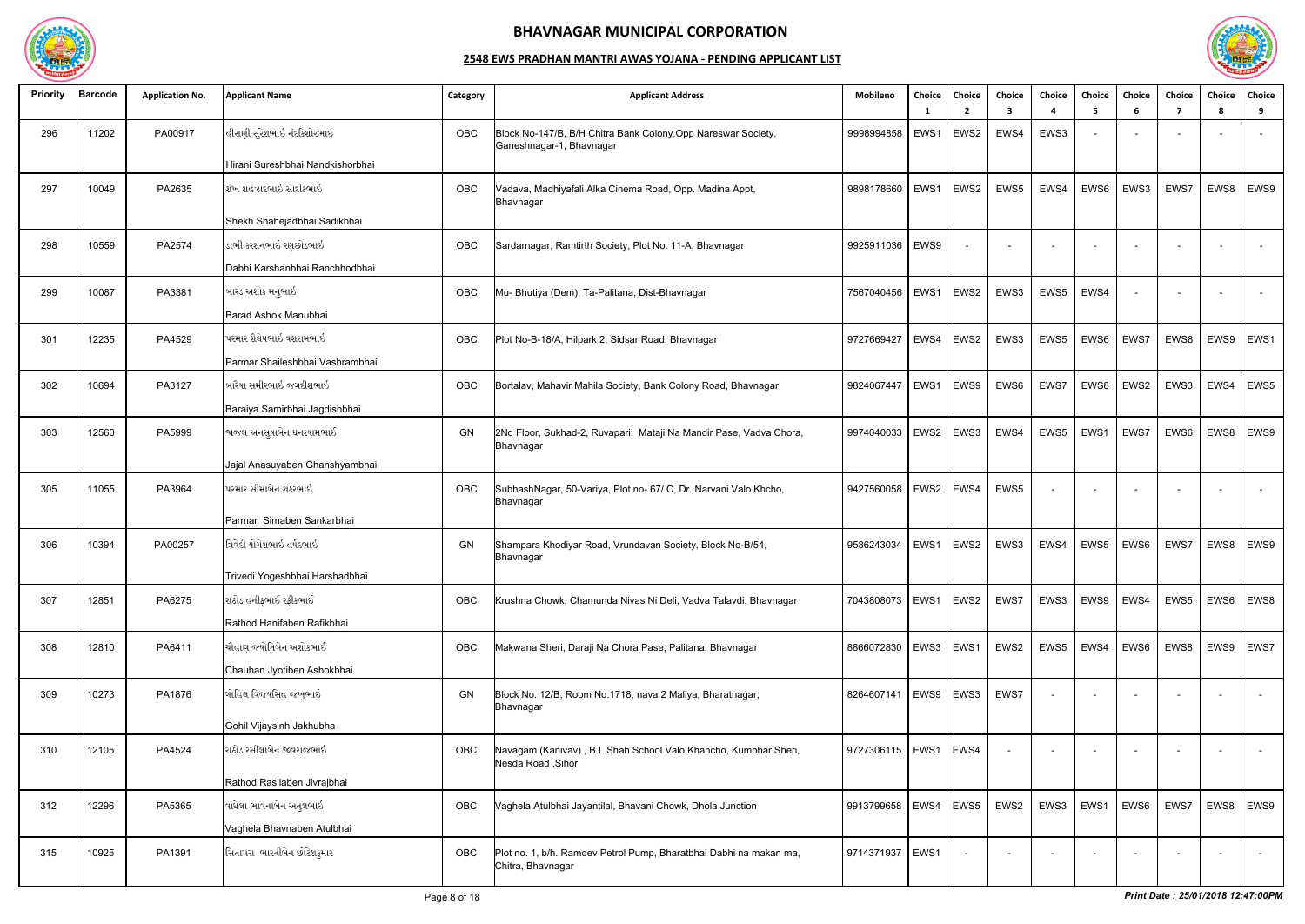

| <b>Priority</b> | Barcode | <b>Application No.</b> | <b>Applicant Name</b>            | Category  | <b>Applicant Address</b>                                                          | Mobileno   | Choice      | Choice<br>$\overline{2}$ | Choice<br>3 | Choice                   | <b>Choice</b><br>-5      | Choice<br>-6 | Choice<br>-7             | Choice<br>-8 | Choice<br>9              |
|-----------------|---------|------------------------|----------------------------------|-----------|-----------------------------------------------------------------------------------|------------|-------------|--------------------------|-------------|--------------------------|--------------------------|--------------|--------------------------|--------------|--------------------------|
|                 |         |                        | Sitapara Bhartiben Chhoteshkumar |           |                                                                                   |            |             |                          |             |                          |                          |              |                          |              |                          |
| 317             | 12196   | PA4004                 | બાવચંદભાઇ બાલાભાઇ બતાડા          | OBC       | Sidsar Road, Kaminiyanagar, Plot No-2, Talaja, Juna Jakatnaka,<br>Bhavnagar       |            | EWS8        | EWS7                     | EWS9        | EWS6                     | $\overline{\phantom{0}}$ |              |                          |              | $\alpha$                 |
|                 |         |                        | Bavchandbhai Balabhai Batada     |           |                                                                                   |            |             |                          |             |                          |                          |              |                          |              |                          |
| 318             | 13019   | PA6976                 | ગોહેલ દિનેશભાઇ રસિકભાઇ           | OBC       | Bholanath Society No-78, Subhashnagar, Bhavnagar                                  | 9825489552 | EWS2        | EWS9                     | EWS3        | $\sim$                   |                          |              |                          |              | $\sim$                   |
|                 |         |                        | Gohel Dineshbhai Rasikbhai       |           |                                                                                   |            |             |                          |             |                          |                          |              |                          |              |                          |
| 319             | 12448   | E2OA0000012            | ભટ્ટ રાજેન અશોકભાઇ               | GN        | Bhatt Street, Kansara Bajar, Sihor, Bhavnagar                                     | 9537627936 | EWS1        | EWS2                     | EWS3        | EWS4                     | EWS5                     | EWS6         |                          |              | $\sim$                   |
|                 |         |                        | Bhatt Rajen Ashokbhai            |           |                                                                                   |            |             |                          |             |                          |                          |              |                          |              |                          |
| 320             | 10046   | PA2973                 | જાની નિલેશભાઇ કિશોરચંન્દ્ર       | GN        | Kardej, Brahaman Sheri, Vaya- Vartej, Bhavnagar                                   | 9974776787 | EWS4        | EWS1                     | EWS6        | EWS7                     | EWS9                     | EWS5         | EWS2                     | EWS3         | EWS8                     |
|                 |         |                        | Jani Nileshbhai Kishorchandra    |           |                                                                                   |            |             |                          |             |                          |                          |              |                          |              |                          |
| 321             | 10979   | PA3725                 | વાઘેલા મનીષભાઇ બટુકભાઇ           | SC        | 38, Valmiki Vas, Valketgate, Ramapir Na Mandir Pase, Bhavnagar                    | 9909166934 | EWS1        | EWS4                     | $\sim$      | $\overline{\phantom{a}}$ | $\overline{a}$           | $\sim$       | $\sim$                   |              | $\sim$                   |
|                 |         |                        | Vaghela Manishbhai Batukbhai     |           |                                                                                   |            |             |                          |             |                          |                          |              |                          |              |                          |
| 323             | 11335   | PA4363                 | દલવાડી ધર્મેશભાઇ જીતુભાઇ         | OBC       | Vijayraj Nagar, Plot No 528/B, Rto Road, Bhavnagar                                | 9904174672 | EWS1        |                          | $\sim$      | $\overline{\phantom{a}}$ |                          |              |                          |              | $\sim$                   |
|                 |         |                        | Dalvadi Dharmeshbhai Jitubhai    |           |                                                                                   |            |             |                          |             |                          |                          |              |                          |              |                          |
| 324             | 12088   | PA4746                 | મકવાણા રમેશભાઇ આલજીભાઇ           | <b>SC</b> | Nari Road, Kumbharvada, Krushna Society, Plot No-16, Bhavnagar                    | 9925370280 | EWS1        |                          |             | $\overline{\phantom{a}}$ |                          |              |                          |              | $\overline{\phantom{a}}$ |
|                 |         |                        | Makwana Rameshbhai Aljibhai      |           |                                                                                   |            |             |                          |             |                          |                          |              |                          |              |                          |
| 325             | 10360   | PA00941                | ગોહેલ મેહુલ પિથરભાઇ              | GN        | 38, Bhagyoday Society, Talaja Juna Jakatnaka Same, Bhavnagar                      | 9904530022 | EWS6        | EWS8                     | EWS9        | EWS7                     | EWS4                     | EWS2         | EWS3                     | EWS5         | EWS1                     |
|                 |         |                        | Gohel Mehul Pitharbhai           |           |                                                                                   |            |             |                          |             |                          |                          |              |                          |              |                          |
| 326             | 10798   | PA1805                 | પટેલ શોભનાબેન ભાવેશભાઇ           | GN        | Plot no-84, Hariramnagar-2, Subhashnagar, Bhavnagar                               | 9974584546 | EWS4        | EWS5                     | EWS2        | EWS3                     | EWS6                     | EWS8         | EWS7                     | EWS9         | EWS1                     |
|                 |         |                        | Patel Shobhanaben Bhaveshbhai    |           |                                                                                   |            |             |                          |             |                          |                          |              |                          |              |                          |
| 327             | 10532   | PA1912                 | મહેન્દ્રભાઇ જીણાભાઇ પરમાર        | OBC       | Sikshak Society, Bharatnagar Road, Bhavnagar                                      | 9016149223 | EWS5        |                          | $\sim$      | $\overline{a}$           |                          |              | $\overline{\phantom{0}}$ |              | $\sim$                   |
|                 |         |                        | Mahendrabhai Jinabhai Parmar     |           |                                                                                   |            |             |                          |             |                          |                          |              |                          |              |                          |
| 328             | 12876   | PA6905                 | અમીનાબેન મહમદહુસેન નાથાણી        | OBC       | Ambachowk, Bapu Mehta Ni Sheri, Khojavar, Bhavnagar                               | 9714154186 | EWS1   EWS2 |                          | EWS3        | EWS4                     | EWS5                     | EWS6         | EWS7                     | EWS8         | EWS9                     |
|                 |         |                        | Aminaben Mahmadhusen Nathani     |           |                                                                                   |            |             |                          |             |                          |                          |              |                          |              |                          |
| 330             | 11351   | PA3779                 | બોરિચા ઘનશ્યામભાઇ ધુધાભાઇ        | OBC       | Gam- Panchtalavdi , Ta- Sihor, Bhavnagar                                          | 7574841024 | EWS4        | EWS5                     | EWS3        | EWS2                     | EWS6                     | EWS7         | EWS8                     | EWS9         | EWS1                     |
|                 |         |                        | Boricha Ghansyambhai Ghughabhai  |           |                                                                                   |            |             |                          |             |                          |                          |              |                          |              |                          |
| 331             | 10387   | PA00371                | જેઠવા નિલેશભાઇ કનુભાઇ            | <b>GN</b> | Sherdi pith no Delo, Sakdi Gali, Ghanti walo Chowk, MG Road,<br>Bhavnagar         | 9712157447 | EWS1        | EWS4                     | EWS2        | $\sim$                   |                          |              |                          |              | $\sim$                   |
|                 |         |                        | Jethava Nileshbhai Kanubhai      |           |                                                                                   |            |             |                          |             |                          |                          |              |                          |              |                          |
| 332             | 12163   | PA4925                 | ડેરૈયા ઇમરાનભાઇ રસુલભાઇ          | OBC       | Navapara, Green Complex Ni Samena Khanchama, Bhupat Sinh No<br>Khancho, Bhavnagar | 9879448766 | EWS1        |                          |             |                          |                          |              |                          |              | $\sim$                   |
|                 |         |                        | Deraiya Imranbhai Rasulbhai      |           |                                                                                   |            |             |                          |             |                          |                          |              |                          |              |                          |
| 333             | 10123   | PA1184                 | વાળા ગીતાબેન ગોવિંદભાઇ           | OBC       | Plot No. 85/A, Sheri No. 3, Amar Society, Kumbharwada, Bhavnagar                  | 9723471617 | EWS1        | EWS7                     | EWS8        | EWS9                     | EWS4                     | EWS3         | EWS2                     | EWS5         | $\sim$                   |
|                 |         |                        | Vala Gitaben Govindbhai          |           |                                                                                   |            |             |                          |             |                          |                          |              |                          |              |                          |
|                 |         |                        |                                  |           |                                                                                   |            |             |                          |             |                          |                          |              |                          |              |                          |

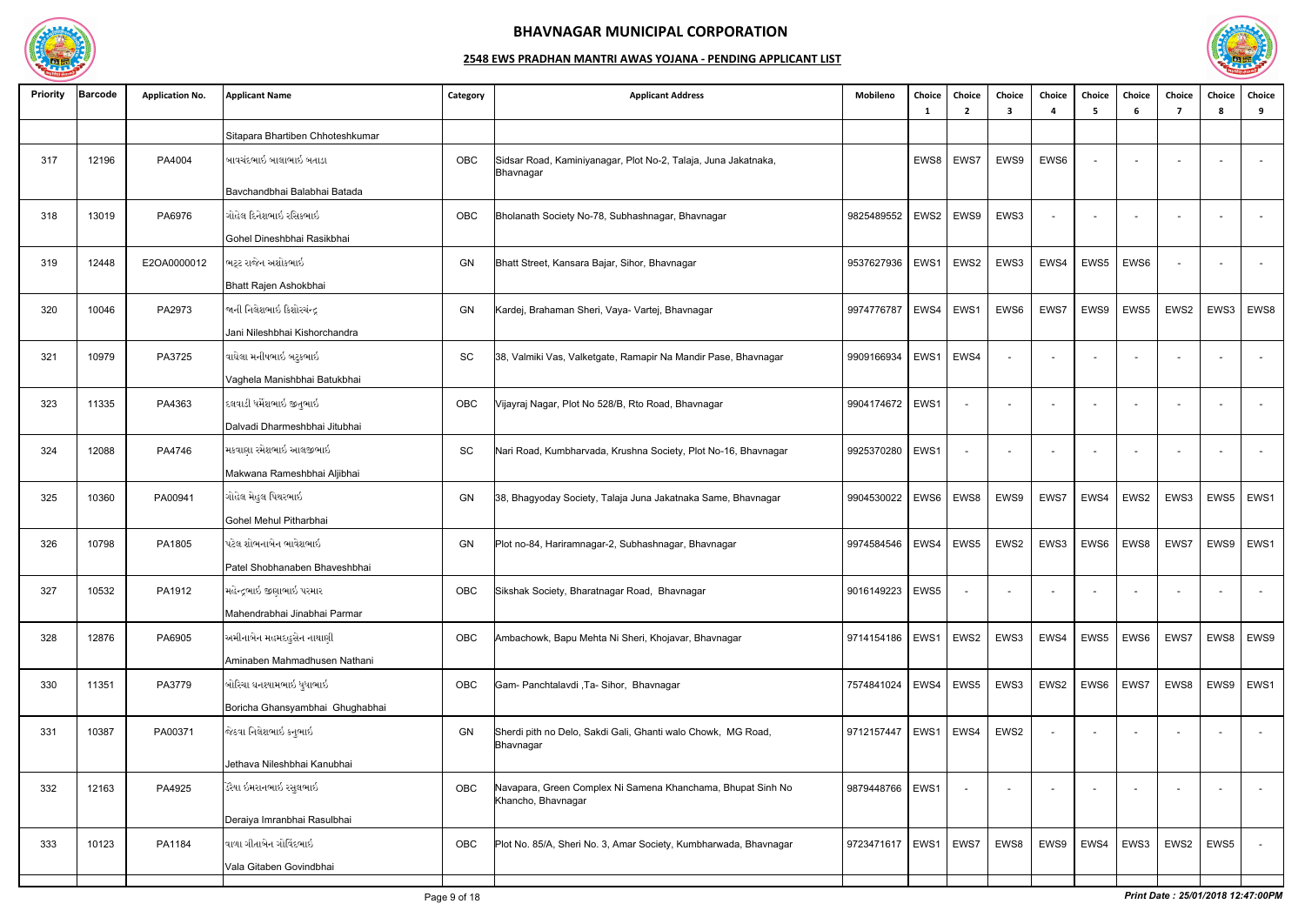

| <b>Priority</b> | <b>Barcode</b> | <b>Application No.</b> | <b>Applicant Name</b>            | Category  | <b>Applicant Address</b>                                                                                      | Mobileno                                      | Choice           | Choice<br>$\overline{\phantom{a}}$ | Choice<br>3 | Choice                   | Choice<br>-5 | Choice<br>-6 | Choice | Choice<br><b>R</b> | <b>Choice</b><br>9       |
|-----------------|----------------|------------------------|----------------------------------|-----------|---------------------------------------------------------------------------------------------------------------|-----------------------------------------------|------------------|------------------------------------|-------------|--------------------------|--------------|--------------|--------|--------------------|--------------------------|
| 335             | 12134          | PA3963                 | ગોહેલ મંજુલાબેન વનરાજસિંહ        | GN        | Vadva, Chavdi Gate, Vaghri Vas, Ramapirni Deri Pase, Bhavnagar                                                | 8153016155                                    | EWS1             | EWS <sub>2</sub>                   | EWS3        | EWS8                     | EWS9         | EWS6         | EWS7   | EWS4               | EWS5                     |
|                 |                |                        | Gohil Manjulaba Vanrajsinh       |           |                                                                                                               |                                               |                  |                                    |             |                          |              |              |        |                    |                          |
| 336             | 12915          | PA7055                 | ગોહિલ સહદેવસિંહ રઘુવીરસિંહ       | GN        | Plot No-107, Patelnagar, Militory Society Ni Bajuma, Chitra, Bhavnagar                                        | 9913672677                                    | EWS1             | EWS2                               | EWS7        | EWS3                     | EWS6         | EWS9         | EWS4   | EWS5               | EWS8                     |
|                 |                |                        | Gohil Sahdevsinh Raghuvirsinh    |           |                                                                                                               |                                               |                  |                                    |             |                          |              |              |        |                    |                          |
| 337             | 10079          | PA1420                 | કણબી કલ્યાણ માવજીભાઇ             | <b>SC</b> | Uttar Krushnanagar, Dr. Ambedkara Road, Dipak Chowk, Ghantivalo<br>Khacho, Vankarvas, Kanabi Nivas, Bhavnagar | 9879364901                                    | EWS2             | EWS4                               | EWS5        | $\overline{a}$           |              |              |        |                    | $\sim$                   |
|                 |                |                        | Kanabi Kalyan Mavjibhai          |           |                                                                                                               |                                               |                  |                                    |             |                          |              |              |        |                    |                          |
| 338             | 12486          | E2OA0000050            | બાભી બાબુભાઈ કરશનભાઈ             | OBC       | Sarakadiya[Son], Ta-Sihor, Dist-Bhavnagar                                                                     | 9913038043                                    | EWS2             | EWS3                               | EWS1        | EWS4                     | EWS5         | EWS6         |        |                    | $\sim$                   |
|                 |                |                        | Dabhi Babubhai Karashanbhai      |           |                                                                                                               |                                               |                  |                                    |             |                          |              |              |        |                    |                          |
| 339             | 11930          | PA4352                 | રાઠોડ સુરેશભાઇ રવજીભાઇ           | OBC       | Hare krushna Society, Port Colony Pase, Bortalav, Bhavnagar                                                   | 9537322157                                    | EWS1             | EWS9                               |             |                          |              |              |        |                    |                          |
|                 |                |                        | Rathod Sureshbhai Ravjibhai      |           |                                                                                                               |                                               |                  |                                    |             |                          |              |              |        |                    |                          |
| 340             | 12216          | PA00619                | પરમાર દિનેશ રમેશભાઇ              | GN        | 7B, Rakshit Apartment, Munideri, Opp Madhavnand Ashram, Airport<br>Road, Bhavnagar                            | 9825559578                                    | EWS5             | EWS4                               | EWS2        | EWS3                     | EWS9         | EWS6         | EWS7   | EWS8               | $\overline{a}$           |
|                 |                |                        | Parmar Dinesh Rameshbhai         |           |                                                                                                               |                                               |                  |                                    |             |                          |              |              |        |                    |                          |
| 341             | 10021          | PA00556                | ત્રિવેદી નિલમ કીર્તીભાઇ          | GN        | Block No. 6/B, Room No. 101, Panvadi, Bhavnagar                                                               | 7405825848                                    | EWS1             | EWS2                               | EWS3        | EWS6                     | EWS7         | EWS8         | EWS9   |                    | $\overline{\phantom{a}}$ |
|                 |                |                        | Trivedi Nilam Kiritbhai          |           |                                                                                                               |                                               |                  |                                    |             |                          |              |              |        |                    |                          |
| 342             | 12065          | PA4808                 | જાડેજા પ્રધ્યુમનસિંહ પ્રતાપસિંહ  | GN        | Plot No-4, Chamunda Society, Press Quarters, Chitra, Bhavnagar                                                | 8401535018                                    | EWS9             | EWS8                               | EWS1        | EWS7                     | EWS6         | EWS5         | EWS4   | EWS3               | EWS <sub>2</sub>         |
|                 |                |                        | Jadeja Pradhyumansinh Pratapsinh |           |                                                                                                               |                                               |                  |                                    |             |                          |              |              |        |                    |                          |
| 343             | 12950          | PA6969                 | ગોહેલ ભાવેશભાઈ કનુભાઈ            | OBC       | 16-A, Nutanbharti Society, Ghogha Jakatnaka, Bhavnagar                                                        | 8000144491                                    | EWS <sub>2</sub> | EWS3                               | EWS4        | EWS5                     | EWS8         | EWS7         | EWS6   | EWS9               | EWS1                     |
|                 |                |                        | Gohel Bhaveshbhai Kanubhai       |           |                                                                                                               |                                               |                  |                                    |             |                          |              |              |        |                    |                          |
| 344             | 12619          | PA5560                 | મલ્હોત્રા અજિંદર દેવેંદ્રમોહન    | GN        | Patra, Bhavngar Transport Company, Tarapur Highway,<br>Nari, Bhavnagar                                        | 9825611616   EWS2   EWS3   EWS4   EWS8   EWS9 |                  |                                    |             |                          |              |              |        |                    |                          |
|                 |                |                        | Malhotra Ajindar Devendramohan   |           |                                                                                                               |                                               |                  |                                    |             |                          |              |              |        |                    |                          |
| 346             | 11934          | PA1573                 | રાઠોડ રેખા ઉદયભાઇ                | GN        | 36/F, 50 Variya, Rajputvadi, Kansara Ne Kanthe, Gam- Bhavnagar                                                | 9426117188   EWS1   EWS2                      |                  |                                    | EWS5        | EWS7                     | EWS8         | EWS3         | EWS9   | EWS4               | EWS <sub>6</sub>         |
|                 |                |                        | Rathod Rekha Udaybhai            |           |                                                                                                               |                                               |                  |                                    |             |                          |              |              |        |                    |                          |
| 347             | 12005          | PA4468                 | દાઠિયા મુકેશભાઇ બટુકભાઇ          | SC        | Valcate Gate, Valmikivas, Bhavnagar                                                                           | 9712753024                                    | EWS1             |                                    |             |                          |              |              |        |                    | $\sim$                   |
|                 |                |                        | Dathiya Mukeshbhai Batukbhai     |           |                                                                                                               |                                               |                  |                                    |             |                          |              |              |        |                    |                          |
| 348             | 12392          | PA5079                 | પટેલ બીપીનચંન્દ્ર બાબુલાલ        | GN        | Kanbivad, Dhajagaravali Sheri, Bhagvati Krupa Deli, Bhavnagar                                                 | 8460798519                                    | EWS4             | EWS5                               |             | $\overline{\phantom{a}}$ |              |              | $\sim$ |                    | $\sim$                   |
|                 |                |                        | Patel Bipinchandra Babulal       |           |                                                                                                               |                                               |                  |                                    |             |                          |              |              |        |                    |                          |
| 352             | 11137          | PA2970                 | જયપાલ નયના રાજેશભાઇ              | GN        | Modest Apptment, Subhashnagar, Plot no. 2315, Bhavnagar                                                       | 9824333335                                    | EWS3 EWS2        |                                    |             |                          |              |              |        |                    | $\sim$                   |
|                 |                |                        | Jaypal Nayna Rajeshbhai          |           |                                                                                                               |                                               |                  |                                    |             |                          |              |              |        |                    |                          |
| 354             | 12694          | PA5841                 | મકવાણા સોનલબેન દિનેશભાઈ          | OBC       | Plot No 69 Mafatnagar Vaghela Mandapvalo Khacho Bhavnagar                                                     | 9574204724                                    | EWS4 EWS5        |                                    |             |                          |              |              |        |                    |                          |
|                 |                |                        | Makawana Sonalben Dineshbhai     |           |                                                                                                               |                                               |                  |                                    |             |                          |              |              |        |                    |                          |
| 355             | 10691          | PA2949                 | આઝાબ સીરાઝભાઇ હનીફભાઇ_           | OBC       | Ranika, Sarkari Sandas ni bajuma, Bhavnagar                                                                   | 9925717818   EWS1                             |                  |                                    |             |                          |              |              |        |                    | $\sim$                   |

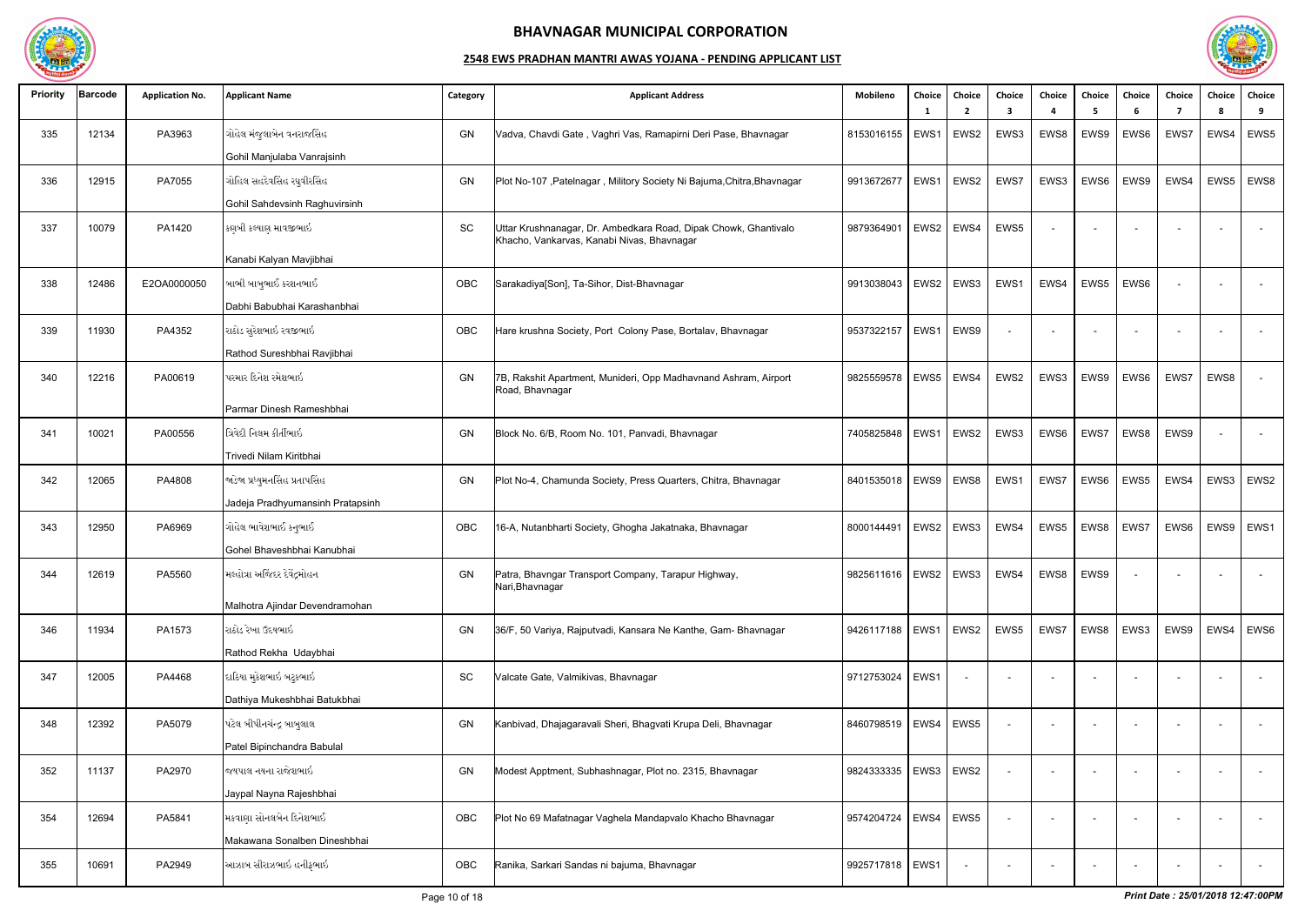

| <b>Priority</b> | <b>Barcode</b> | <b>Application No.</b> | <b>Applicant Name</b>        | Category | <b>Applicant Address</b>                                                                              | Mobileno                 | Choice<br>- 1 | Choice<br>2              | Choice<br>3              | Choice                   | Choice<br>-5             | Choice<br>-6     | Choice<br>7 | Choice<br>-8 | <b>Choice</b><br>9 |
|-----------------|----------------|------------------------|------------------------------|----------|-------------------------------------------------------------------------------------------------------|--------------------------|---------------|--------------------------|--------------------------|--------------------------|--------------------------|------------------|-------------|--------------|--------------------|
|                 |                |                        | Aazab Sirajbhai Hanifbhai    |          |                                                                                                       |                          |               |                          |                          |                          |                          |                  |             |              |                    |
| 356             | 12653          | PA6692                 | ગોહિલ હરપાલસિંહ જયદેવસિંહ    | GN       | Dada Ni Deli, Darbargadh, Vartej, Bhavnagar                                                           | 8000098576               | EWS1          | EWS4                     | EWS6                     | EWS5                     | EWS2                     | EWS8             | EWS7        | EWS3         | EWS9               |
|                 |                |                        | Gohil Harpalsinh Jaydevsinh  |          |                                                                                                       |                          |               |                          |                          |                          |                          |                  |             |              |                    |
| 357             | 11864          | PA4855                 | જોગદિયા કિશોર પ્રેમજીભાઇ     | GN       | Gayatrinagar, Dadani Vavni Pachhal, Navu Bhojavadar Vasahat,<br>Shihor, Dist-Bhavnagar                | 9723289313               | EWS1          | EWS2                     | EWS3                     | EWS7                     | EWS8                     | EWS9             | EWS6        | EWS5         | EWS4               |
|                 |                |                        | Jogdiya Kishor Premjibhai    |          |                                                                                                       |                          |               |                          |                          |                          |                          |                  |             |              |                    |
| 358             | 13034          | PA6974                 | પટેલ અંકુરભાઇ ધિરજલાલ        | GN       | Shreedhar Panchag No Delo, Bhadevani Sheri, Pirchhala Road,<br>Bhavnagar                              | 9427643268               | EWS3          | EWS5                     | EWS4                     | EWS2                     | $\overline{\phantom{a}}$ |                  |             |              | $\overline{a}$     |
|                 |                |                        | Patel Ankurbhai Dhirajlal    |          |                                                                                                       |                          |               |                          |                          |                          |                          |                  |             |              |                    |
| 359             | 11759          | PA3789                 | લાઠિયા લાખાભાઇ પુનાભાઇ       | OBC      | Mu-Nava Ratanpar, Vaya-Koliyak, Ta.Dist-Bhavnagar                                                     | 9601709399               |               | EWS2   EWS7              | EWS8                     | EWS6                     | EWS9                     | EWS4             | EWS5        | EWS3         | EWS1               |
|                 |                |                        | Lathiya Lakhabhai Punabhai   |          |                                                                                                       |                          |               |                          |                          |                          |                          |                  |             |              |                    |
| 360             | 10729          | PA00987                | વોરા રમાબેન ભરતભાઇ           | SC       | Plot no. 137, Madhuvan Society, Fulsar, Chitra, Bhavnagar                                             | 9377583085               | EWS1          | EWS2                     | EWS3                     | EWS7                     | EWS8                     | EWS9             | EWS4        | EWS5         | EWS <sub>6</sub>   |
|                 |                |                        | Vora Ramaben Bharatbhai      |          |                                                                                                       |                          |               |                          |                          |                          |                          |                  |             |              |                    |
| 361             | 12957          | PA6857                 | અસ્વાણી સતીશ ગોવિંદભાઈ       | GN       | Block No- D/302, Sadhu Vasvani, Kunj Society, Chamunda Mandir Ni<br>Same, Juna Sindhunagar, Bhavnagar | 8460613641               | EWS2          | EWS3                     | EWS4                     | EWS5                     | EWS6                     | EWS7             | EWS8        | EWS9         | EWS1               |
|                 |                |                        | Asvani Satish Govindbhai     |          |                                                                                                       |                          |               |                          |                          |                          |                          |                  |             |              |                    |
| 362             | 11921          | PA4447                 | શૈખ અબુબકર યાકુબભાઇ          | OBC      | Sandhiyavad, Bhut No Limdo, Bhavnagar                                                                 | 9426591767               | EWS2          | $\overline{\phantom{a}}$ | $\overline{\phantom{0}}$ | $\overline{\phantom{a}}$ | $\sim$                   |                  |             |              | $\sim$             |
|                 |                |                        | Shaikh Abubakar Yakubbhai    |          |                                                                                                       |                          |               |                          |                          |                          |                          |                  |             |              |                    |
| 364             | 12934          | PA6784                 | પરમાર મહિપાલસિંહ નવલસિંહ     | OBC      | Police Karmchari Co.Op.Ha.Society.Ltd,Plot No- 100, Ganeshnagar-2,<br>Chitra, Bhavnagar               | 8487880206               | EWS4          | EWS5                     | EWS6                     | EWS2                     | EWS1                     | EWS8             | EWS7        | EWS9         | EWS3               |
|                 |                |                        | Parmar Mahipalsinh Navalsinh |          |                                                                                                       |                          |               |                          |                          |                          |                          |                  |             |              |                    |
| 365             | 11038          | PA4296                 | સોલંકી લખાભાઇ ચંદુભાઇ        | OBC      | Plot no- 188, Near Vima Na Hospital, Rajput Society, Khedutvas,<br>Anandnagar, Bhavnagar              | 9723484627               |               | EWS1   EWS4              | EWS5                     | $\sim$                   |                          |                  |             |              |                    |
|                 |                |                        | Solanki Lakhabhai Chandubhai |          |                                                                                                       |                          |               |                          |                          |                          |                          |                  |             |              |                    |
| 366             | 11530          | PA2351                 | રાઠોડ જલ્પાબેન ભાસ્કરભાઇ     | GN       | Room No. 7566, Block No. 9, Satyanarayan Society, Gaytrinagar,<br>Bhavnagar                           | 9724241115   EWS4   EWS5 |               |                          | EWS6                     | EWS2                     |                          |                  |             |              | $\sim$             |
|                 |                |                        | Rathod Jalpaben Bhaskarbhai  |          |                                                                                                       |                          |               |                          |                          |                          |                          |                  |             |              |                    |
| 367             | 12969          | PA6934                 | ભટ્ટી શારદાબેન કેતનભાઇ       | GN       | Anandnagar, Slum Board, Block No- 73, Bhavnagar                                                       | 8141154949               | EWS3 EWS4     |                          | EWS5                     | EWS1                     |                          |                  |             |              | $\sim$             |
|                 |                |                        | Bhati Shardaben Ketanbhai    |          |                                                                                                       |                          |               |                          |                          |                          |                          |                  |             |              |                    |
| 368             | 10494          | PA3308                 | મસરાણી ગોપાલ વિનુભાઇ         | GN       | Plot No. 131, Yogi Krupa, Seri No. 4, Nirmal Nagar, Bhavnagar                                         | 9998994154               |               | EWS1   EWS9              | EWS8                     | EWS2                     | EWS3                     | EWS7             | EWS5        | EWS6         | EWS4               |
|                 |                |                        | Masarani Gopal Vinubhai      |          |                                                                                                       |                          |               |                          |                          |                          |                          |                  |             |              |                    |
| 369             | 11079          | PA2375                 | જાદવ લીલીબેન માવજીભાઇ        | OBC      | Aakhalol Jakatnaka, 25- variya, Plot no -169, Fulsar, Bhavnagar                                       | 7069642741               |               | EWS1   EWS2              |                          |                          |                          |                  | $\sim$      |              | $\sim$             |
|                 |                |                        | Jadav Liliben Mavjibhai      |          |                                                                                                       |                          |               |                          |                          |                          |                          |                  |             |              |                    |
| 370             | 10398          | PA00528                | પંડ્યા ભાવનાબેન મહેશભાઇ      | GN       | Mu- Bhadraval-1, Ta-Talaja, Dist-Bhavnagar                                                            | 9725185718               | EWS1 EWS3     |                          |                          | $\overline{\phantom{a}}$ |                          |                  |             |              | $\sim$             |
|                 |                |                        | Pandya Bhavnaben Maheshbhai  |          |                                                                                                       |                          |               |                          |                          |                          |                          |                  |             |              |                    |
| 371             | 10505          | PA1150                 | ગોહિલ ધીરજબા તનવીરસિંહ       | GN       | Mu-Bhojapara, Dist-Bhavnagar                                                                          | 9033198362               |               | EWS1   EWS2              | EWS3                     | EWS4                     | EWS5                     | EWS <sub>6</sub> | EWS7        |              | EWS8   EWS9        |

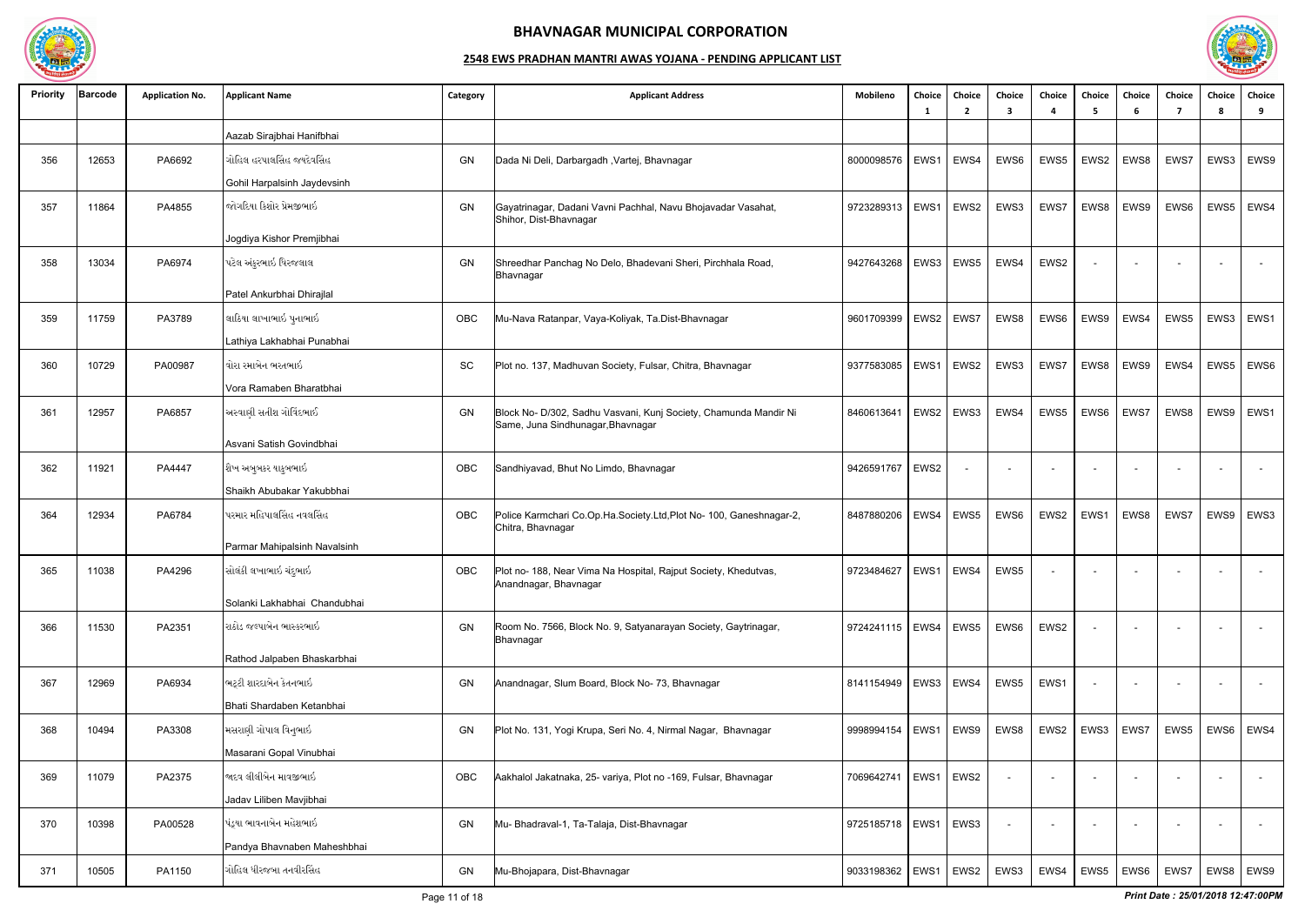

| <b>Priority</b> | <b>Barcode</b> | <b>Application No.</b> | <b>Applicant Name</b>           | Category | <b>Applicant Address</b>                                                                        | Mobileno                 | Choice<br>-1 | Choice<br>2 | Choice<br>3              | Choice                   | Choice<br>-5             | Choice<br>-6 | Choice<br>7              | Choice<br>-8 | Choice<br>9              |
|-----------------|----------------|------------------------|---------------------------------|----------|-------------------------------------------------------------------------------------------------|--------------------------|--------------|-------------|--------------------------|--------------------------|--------------------------|--------------|--------------------------|--------------|--------------------------|
|                 |                |                        | Gohil Dhirajba Tanvirsinh       |          |                                                                                                 |                          |              |             |                          |                          |                          |              |                          |              |                          |
| 373             | 11368          | PA2227                 | જોષી જયાબેન હિતેષભાઇ            | GN       | Plot No-101, Gokulnagar, Bharatnagar, Bhavnagar                                                 | 9898512067               | EWS5         |             | $\overline{\phantom{a}}$ | $\overline{\phantom{a}}$ | $\overline{\phantom{a}}$ |              |                          |              | $\sim$                   |
|                 |                |                        | Joshi Jayaben Hiteshbhai        |          |                                                                                                 |                          |              |             |                          |                          |                          |              |                          |              |                          |
| 374             | 12177          | PA5002                 | ચૌહાણ નિલેશ વલ્લભભાઇ            | OBC      | Sheri No-3, Varsha Society Road, Subhashnagar, Bhavnagar                                        | 7405856739               | EWS4         | EWS5        | EWS3                     | EWS2                     | EWS7                     | EWS8         | EWS9                     | EWS1         | $\sim$                   |
|                 |                |                        | Chauhan Nilesh Vallabhbhai      |          |                                                                                                 |                          |              |             |                          |                          |                          |              |                          |              |                          |
| 375             | 10704          | PA00201                | દેસાણી સુરેશભાઇ મોહનલાલ         | OBC      | Ghogha Road, Plot no. 93, Chandra Prakash Residance, Bhavnagar                                  | 7600282281               | EWS1         |             |                          |                          |                          |              |                          |              | $\overline{\phantom{a}}$ |
|                 |                |                        | Desani Sureshbhai Mohanlal      |          |                                                                                                 |                          |              |             |                          |                          |                          |              |                          |              |                          |
| 376             | 11511          | PA3617                 | ગોહિલ રુપસિંહ ભિખુભા            | GN       | Mu- Khadarpar, Ta- Talaja, Dist- Bhavnagar                                                      | 7819002716               | EWS7         | EWS2        | EWS9                     | EWS6                     | EWS3                     | EWS1         | EWS4                     | EWS8         | EWS5                     |
|                 |                |                        | Gohil Rupsinh Bhikhubha         |          |                                                                                                 |                          |              |             |                          |                          |                          |              |                          |              |                          |
| 377             | 12872          | PA6671                 | સોલંકી રેખાબેન રમેશભાઈ          | OBC      | Plot No-39, Kharshi, Ghanshyamnagar, Tarsamiya Road, Bhavnagar                                  | 973733608                | EWS9         | EWS8        | EWS7                     | EWS6                     | EWS3                     | EWS2         | EWS4                     | EWS5         | EWS1                     |
|                 |                |                        | Solanki Rekhaben Rameshbhai     |          |                                                                                                 |                          |              |             |                          |                          |                          |              |                          |              |                          |
| 378             | 10520          | PA3489                 | મકવાણા રમેશભાઇ ધરમશીભાઇ         | GN       | 70, Ambaji Chowk, Juna Rajpara, Ta-Talaja, Dist- Bhavnagar                                      | 9925581029               | EWS6         | EWS7        | EWS8                     | EWS9                     |                          |              |                          |              | $\sim$                   |
|                 |                |                        | Makwana Rameshbhai Dharamsibhai |          |                                                                                                 |                          |              |             |                          |                          |                          |              |                          |              |                          |
| 379             | 11458          | PA3640                 | ચોહલા સંજય પોપટભાઇ              | OBC      | Kriti school Pachhal, Mafatnagar, Subhashnagar, Bhavnagar                                       | 8140095883               | EWS3         | EWS5        | EWS4                     | EWS2                     | EWS8                     | EWS9         | EWS6                     | EWS7         | EWS1                     |
|                 |                |                        | Chohla Sanjay Popatbhai         |          |                                                                                                 |                          |              |             |                          |                          |                          |              |                          |              |                          |
| 380             | 10465          | PA1286                 | ચુડાસમા રોહિતકુમાર યોગેશભાઇ     | GN       | 5002, Pragati Nagar, Lig, 328, Bharatnagar, Bhavnagar                                           | 7226992558               | EWS9         | EWS2        | EWS3                     | EWS8                     | EWS6                     | EWS7         | EWS5                     | EWS4         | EWS1                     |
|                 |                |                        | Chudasama Rohitkumar Yogeshbhai |          |                                                                                                 |                          |              |             |                          |                          |                          |              |                          |              |                          |
| 381             | 10993          | PA4071                 | ગોહિલ પ્રવિણસિંહ ભોજુભા         | GN       | Vadava Chavdi Gate, Morlidhar Ni Jagya, GEB Office Same,<br>Bhavnagar                           | 9824292980               | EWS1         | EWS2        | EWS9                     | EWS3                     | EWS4                     | EWS5         | EWS7                     | EWS6         | EWS8                     |
|                 |                |                        | Gohil Pravinsinh Bhojubha       |          |                                                                                                 |                          |              |             |                          |                          |                          |              |                          |              |                          |
| 382             | 12326          | PA5377                 | દવે ભારતીબેન યોગેશભાઇ           | GN       | Shiv Shakti Society, 8/6378, Samarpan Society Pase, Gaytrinagar,<br>Ghogha Jakatnaka, Bhavnagar | 9825328081               |              | EWS2   EWS3 |                          | $\overline{\phantom{a}}$ | $\overline{\phantom{a}}$ |              | $\overline{\phantom{0}}$ |              | $\sim$                   |
|                 |                |                        | Dave Bhartiben Yogeshbhai       |          |                                                                                                 |                          |              |             |                          |                          |                          |              |                          |              |                          |
| 383             | 12669          | PA6510                 | ચૌહાણ શૈલેશભાઇ બાબુભાઇ          | GN       | Prsaiesh Eng. Worker Ghogha Road Aakwada Bhavnagar                                              | 9924156142   EWS3   EWS2 |              |             | EWS6                     | EWS7                     | EWS8                     | EWS9         | EWS4                     | EWS5         | EWS1                     |
|                 |                |                        | Chauhan Shaileshbhai Babubhai   |          |                                                                                                 |                          |              |             |                          |                          |                          |              |                          |              |                          |
| 385             | 11461          | PA3397                 | ભરભીડિયા રાજુભાઇ દુલજીભાઇ       | OBC      | Tilak Nagar, Devipujaknagar, Anandnagar Road, Bhavangar                                         | 9824771273   EWS3   EWS4 |              |             | EWS5                     | EWS2                     | EWS1                     |              |                          |              | $\sim$                   |
|                 |                |                        | Bharbhidiya Rajubhai Duljibhai  |          |                                                                                                 |                          |              |             |                          |                          |                          |              |                          |              |                          |
| 386             | 12075          | PA4594                 | મિઠે દત્તા પ્રહલાદભાઇ           | GN       | Nirma Limited Kalatalav, Bhavnagar                                                              | 8469907511               |              | EWS3 EWS2   | EWS4                     | EWS5                     |                          |              |                          |              | $\sim$                   |
|                 |                |                        | Mathe Datta Prahladbhai         |          |                                                                                                 |                          |              |             |                          |                          |                          |              |                          |              |                          |
| 387             | 12277          | PA5503                 | પટેલ મુકેશભાઇ રમેશભાઇ           | GN       | Block No-47, Be Maliya, New Vitthalvadi, Bhavnagar                                              | 7567171044               |              | EWS2   EWS9 | EWS6                     | EWS7                     | EWS3                     | EWS1         | EWS4                     | EWS8         | EWS5                     |
|                 |                |                        | Patel Mukeshbhai Rameshbhai     |          |                                                                                                 |                          |              |             |                          |                          |                          |              |                          |              |                          |
| 388             | 10524          | PA00035                | નૈયા શિલ્પાબેન રઘુભાઇ           | SC       | Valcate Gate Valmikivas, Bajrang Akhada Same, Bhavnagar                                         | 9374135098               |              | EWS2   EWS1 | EWS4                     | EWS3                     | EWS5                     | EWS9         | EWS8                     | EWS6         | EWS7                     |
|                 |                |                        | Naiya Shilpaben Raghubhai       |          |                                                                                                 |                          |              |             |                          |                          |                          |              |                          |              |                          |
|                 |                |                        |                                 |          |                                                                                                 |                          |              |             |                          |                          |                          |              |                          |              |                          |

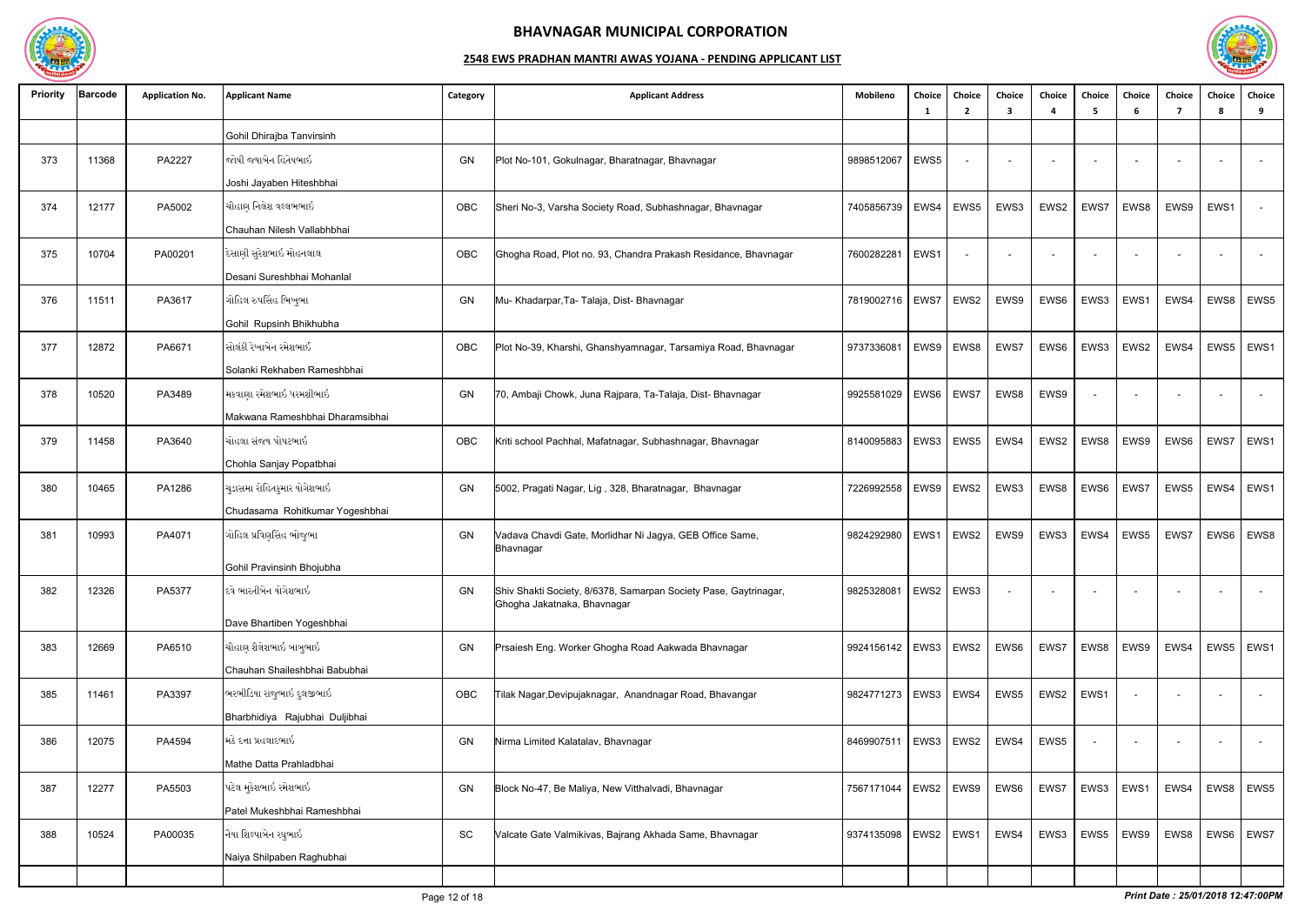

| <b>Priority</b> | <b>Barcode</b> | <b>Application No.</b> | <b>Applicant Name</b>            | Category | <b>Applicant Address</b>                                                                                            | Mobileno                 | Choice<br>- 1 | Choice<br>$\overline{\phantom{a}}$ | Choice<br>3 | Choice<br>$\boldsymbol{\Lambda}$ | <b>Choice</b><br>-5 | Choice<br>-6             | Choice<br>7              | Choice<br><b>R</b> | Choice<br>9              |
|-----------------|----------------|------------------------|----------------------------------|----------|---------------------------------------------------------------------------------------------------------------------|--------------------------|---------------|------------------------------------|-------------|----------------------------------|---------------------|--------------------------|--------------------------|--------------------|--------------------------|
| 389             | 10525          | PA2436                 | ગોહેલ મુકેશભાઇ પરશોતમદાસ         | OBC      | 203, Sardar Residency, Hariram Bag, Bortalav Road, Bhavnagar                                                        | 9426223651               | EWS1          | EWS2                               |             |                                  |                     |                          |                          |                    |                          |
|                 |                |                        | Gohel Mukeshbhai Parshotamdas    |          |                                                                                                                     |                          |               |                                    |             |                                  |                     |                          |                          |                    |                          |
| 390             | 11291          | PA4462                 | ગોહેલ પૂજાબેન જયેશભાઇ            | OBC      | Ranika, Vithhaleswar Road, Bholeswar Mandir Same, Bhavnagar                                                         | 9825582360               | EWS8          | EWS4                               | EWS3        | EWS2                             | EWS1                | EWS9                     | EWS7                     | EWS5               | EWS6                     |
|                 |                |                        | Gohel Poojaben Jayeshbhai        |          |                                                                                                                     |                          |               |                                    |             |                                  |                     |                          |                          |                    |                          |
| 391             | 12511          | PA5967                 | સોંડાગર નીહારભાઈ પ્રકાશભાઈ       | OBC      | A-105, 2Nd Floor, Modestri Apartment, Vhaghela Mandapwalo<br>Khacho, Shubhashnagar, Bhavnagar                       | 9924246775               | EWS3          | EWS4                               | EWS2        | EWS5                             |                     |                          |                          |                    | $\sim$                   |
|                 |                |                        | Sondagar Niharbhai Prkashbhai    |          |                                                                                                                     |                          |               |                                    |             |                                  |                     |                          |                          |                    |                          |
| 393             | 11510          | PA3451                 | માયડા ભરતભાઇ લાખુભાઇ             | OBC      | Gam-Khadarpar, Ta-Talaja, Dist-Bhavnagar                                                                            | 9016812375               | EWS7          | EWS2                               | EWS9        | EWS8                             | EWS6                | EWS3                     | EWS1                     | EWS4               | EWS5                     |
|                 |                |                        | Mayda Bharatbhai Lakhubhai       |          |                                                                                                                     |                          |               |                                    |             |                                  |                     |                          |                          |                    |                          |
| 394             | 10655          | PA3328                 | બારૈયા દીપકકુમાર હરગોવિંદભાઇ     | GN       | Mu- Timana, Ta -Talaja, Bhavnagar, Vaya- Trapaj                                                                     | 9998538092               | EWS4          | EWS6                               | EWS1        | EWS5                             | EWS3                | EWS7                     | EWS9                     | EWS8               | EWS2                     |
|                 |                |                        | Baraiya Dipakkumar Hargovindbhai |          |                                                                                                                     |                          |               |                                    |             |                                  |                     |                          |                          |                    |                          |
| 395             | 12578          | PA6478                 | રાઠોડ અલ્પેશભાઈ વિનોદરાય         | GN       | Block No-6222, Shree Ram Society, Gayatrinagar Pachhal, Shivaji<br>Cricle, Bhavnagar                                | 9925504510               | EWS9          | EWS7                               | EWS8        | EWS6                             | EWS3                | EWS5                     | EWS2                     | EWS4               | EWS1                     |
|                 |                |                        | Rathod Alpeshbhai Vinodray       |          |                                                                                                                     |                          |               |                                    |             |                                  |                     |                          |                          |                    |                          |
| 396             | 11769          | PA3520                 | પઢિયાર ભગવતીબેન યુવરાજભાઇ        | OBC      | Block No-57, Krushn Township, Airport Road, Subhashnagar,<br>Bhavnagar                                              | 8141618149   EWS2   EWS3 |               |                                    | EWS4        | EWS5                             | EWS6                |                          |                          |                    | $\overline{\phantom{a}}$ |
|                 |                |                        | Padhiyar Bhagvatiben Yuvrajbhai  |          |                                                                                                                     |                          |               |                                    |             |                                  |                     |                          |                          |                    |                          |
| 397             | 12030          | PA4543                 | જાની ઘનશ્યામભાઇ રઘુભાઇ           | GN       | 257, Shala Vistar, Vadi Vistar, Bhalar, Ta-Talaja, Dist-Bhavnagar                                                   | 9427781253               | EWS9          | EWS8                               | EWS6        | EWS7                             | EWS5                | EWS4                     | EWS3                     | EWS1               | EWS <sub>2</sub>         |
|                 |                |                        | Jani Ghanshyambhai Raghubhai     |          |                                                                                                                     |                          |               |                                    |             |                                  |                     |                          |                          |                    |                          |
| 398             | 11571          | PA00621                | ભટ્ટ નિશાબેન શૈલેષભાઇ            | GN       | Flate No-2305, Block No-21, Namrata Apartment, Bhagvaneshwar<br>Mandir ni Samena Khanchama, Subhashnagar, Bhavnagar | 9376458987               |               | EWS2   EWS7                        | EWS3        | EWS6                             | EWS8                | EWS9                     | EWS4                     | EWS5               | EWS1                     |
|                 |                |                        | Bhatt Nishaben Shaileshbhai      |          |                                                                                                                     |                          |               |                                    |             |                                  |                     |                          |                          |                    |                          |
| 399             | 11373          | PA3109                 | ચાવડા ખોડાભાઇ જેઠાભાઇ            | OBC      | Gam-Zanzmer, Ta-Umarala, Dist-Bhavnagar                                                                             | 9601291926               | EWS6   EWS8   |                                    | EWS9        | EWS7                             | EWS4                | EWS5                     | EWS3                     | EWS2               | EWS1                     |
|                 |                |                        | Chavda Khodabhai Jethabhai       |          |                                                                                                                     |                          |               |                                    |             |                                  |                     |                          |                          |                    |                          |
| 401             | 10396          | PA00548                | રાઠોડ મહેશભાઇ ઘનશ્યામભાઇ         | GN       | A-110, Modesty Flat, Subhashnagar, Vaghela vado Khancho,<br>Bhavnagar                                               | 8460200434               | EWS4          | EWS3                               | EWS2        | EWS7                             | EWS5                |                          |                          |                    | $\sim$                   |
|                 |                |                        | Rathod Maheshbhai Ghanshyambhai  |          |                                                                                                                     |                          |               |                                    |             |                                  |                     |                          |                          |                    |                          |
| 402             | 11640          | PA1760                 | મકવાણા સોનલબેન પિયુષભાઇ          | OBC      | Karchaliyapara, Bajrang Akhada ma, Mafatnagar, Valket Gate,<br>Bhavnagar                                            | 9925700024               |               | EWS2   EWS3                        | EWS4        | EWS5                             |                     |                          |                          |                    | $\sim$                   |
|                 |                |                        | Makwana Sonalben Piyushbhai      |          |                                                                                                                     |                          |               |                                    |             |                                  |                     |                          |                          |                    |                          |
| 403             | 10336          | PA00911                | બારૈયા ભરતભાઇ સદુભાઇ             | OBC      | Plot No. 49, Kailash Society, Gaytri Mandir Ni Pachad, Gogha Road,<br>Bhavnagar                                     | 9904454723               | EWS1          | EWS2                               | EWS6        | EWS3                             | EWS5                | EWS9                     | EWS7                     | EWS8               | EWS4                     |
|                 |                |                        | Baraiya Bharatbhai Sadubhai      |          |                                                                                                                     |                          |               |                                    |             |                                  |                     |                          |                          |                    |                          |
| 404             | 11273          | PA4458                 | સોલંકી કાજલ અશોકભાઇ              | OBC      | Plot No 122/H, Pachas Wariya, Nr Rubber Bus Stand, Subhashnagar,<br>Bhavangar                                       | 9898609077               |               | $EWS3$ EWS5                        | EWS4        | EWS7                             | EWS6                | EWS1                     | EWS8                     | EWS9               | $\sim$                   |
|                 |                |                        | Solanki Kajal Ashokbhai          |          |                                                                                                                     |                          |               |                                    |             |                                  |                     |                          |                          |                    |                          |
| 405             | 11450          | PA2977                 | જોષી ખુશ્બૂ હિમાંશુભાઇ           | GN       | Block No-48, Bortalav, Hari Om Nagar, Bank Colony Pase, Bhavnagar                                                   | 9624885353               | EWS3          | EWS1                               | EWS2        | $\overline{\phantom{a}}$         | $\sim$              | $\overline{\phantom{a}}$ | $\overline{\phantom{0}}$ |                    | $\sim$ $ \sim$           |

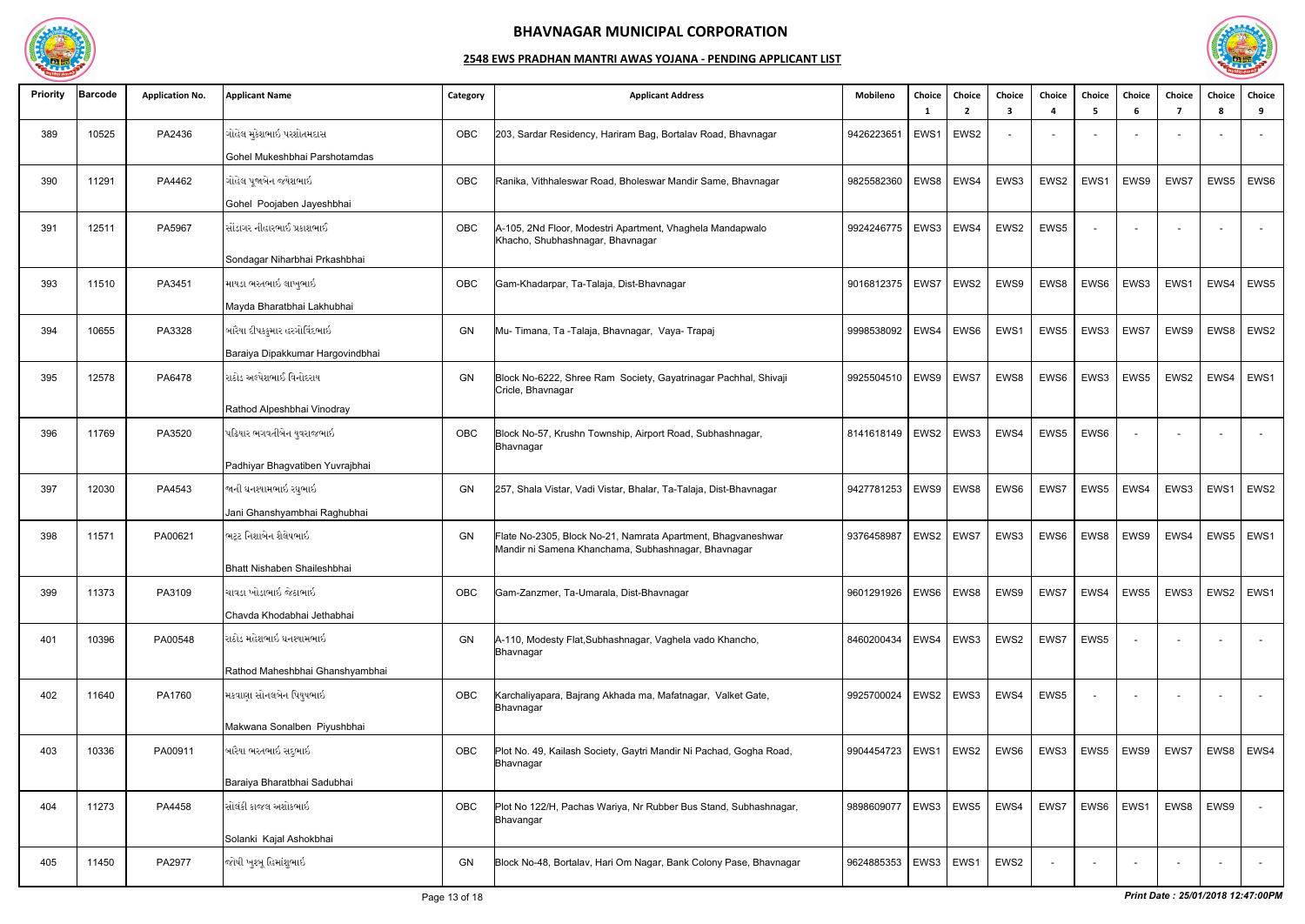

| <b>Priority</b> | <b>Barcode</b> | <b>Application No.</b> | <b>Applicant Name</b>         | Category  | <b>Applicant Address</b>                                                                                    | Mobileno                 | Choice<br>-1 | Choice<br>$\overline{2}$ | Choice<br>3 | Choice<br>4 | <b>Choice</b><br>-5 | Choice<br>-6 | Choice<br>-7 | Choice<br>-8 | Choice<br>9 |
|-----------------|----------------|------------------------|-------------------------------|-----------|-------------------------------------------------------------------------------------------------------------|--------------------------|--------------|--------------------------|-------------|-------------|---------------------|--------------|--------------|--------------|-------------|
|                 |                |                        | Joshi Khushbu Himanshubhai    |           |                                                                                                             |                          |              |                          |             |             |                     |              |              |              |             |
| 406             | 10770          | PA1243                 | શેખ રિઝવાનભાઇ રજાકભાઇ         | GN        | Sheri no. 8, Mafatnagar, Near Kuva Masjid, Prabhudas Talav,<br>Bhavnagar                                    | 9714827280               |              | EWS2   EWS9              | EWS3        | EWS7        | EWS6                | EWS5         | EWS4         | EWS8         | EWS1        |
|                 |                |                        | Shekh Rizwanbhai Rajakbhai    |           |                                                                                                             |                          |              |                          |             |             |                     |              |              |              |             |
| 407             | 12111          | PA4163                 | શારદાબેન અશોકભાઇ નૈયા         | SC        | Tilaknagar, Valmiki Vas, Aadodiya Vas ni Same, Bhavnagar                                                    | 9737412380               | EWS3         | EWS4                     | EWS5        | EWS1        | EWS2                | EWS6         | EWS7         | EWS8         | EWS9        |
|                 |                |                        | Sardaben Ashokbhai Naiya      |           |                                                                                                             |                          |              |                          |             |             |                     |              |              |              |             |
| 408             | 10969          | PA00195                | વાઘેલા રોહિતભાઇ રમેશકુમાર     | OBC       | Plot no.96, Nirmalnagar Wipro, Near Oil Mill, Bhavnagar                                                     | 9724429540               | EWS1         | EWS6                     | EWS8        | EWS3        | EWS7                | EWS4         | EWS2         | EWS5         | EWS9        |
|                 |                |                        | Vaghela Rohitbhai Rameshkumar |           |                                                                                                             |                          |              |                          |             |             |                     |              |              |              |             |
| 409             | 13003          | PA6354                 | શાહ ચેતનાબેન આશિષભાઇ          | GN        | Bhalvala Building, Gauri Faliyu, Ghanti Ni Same, Bhavnagar                                                  | 9601061881               | EWS2         | EWS9                     | EWS4        | EWS5        | $\overline{a}$      |              |              |              | $\sim$      |
|                 |                |                        | Shah Chetnaben Ashishbhai     |           |                                                                                                             |                          |              |                          |             |             |                     |              |              |              |             |
| 410             | 10716          | PA1368                 | સોલંકી રમેશભાઇ વાલજીભાઇ       | <b>SC</b> | 453, Van Vistar, Koliyak Ta -Dist. Bhavnagar                                                                | 8141090003               | EWS7         | EWS2                     | EWS8        | EWS9        | EWS6                | EWS3         | EWS4         | EWS5         | EWS1        |
|                 |                |                        | Solanki Rameshbhai Valjibhai  |           |                                                                                                             |                          |              |                          |             |             |                     |              |              |              |             |
| 412             | 11765          | PA2571                 | સોલંકી સરોજબેન જયંતીભાઇ       | OBC       | Sarita Society Pachhal, Dhobi Society, Bhavnagar                                                            | 9924689863               | EWS1         | EWS9                     |             |             |                     |              |              |              |             |
|                 |                |                        | Solanki Sarojben Jayantibhai  |           |                                                                                                             |                          |              |                          |             |             |                     |              |              |              |             |
| 413             | 10147          | PA3122                 | પરમાર પંકજ મગનલાલ             | <b>SC</b> | Plot No-4, Kesarkunj, Pankaj Society, Bordi Gate, Bhavnagar                                                 | 8401644991               |              | EWS3   EWS4              |             |             |                     |              |              |              |             |
|                 |                |                        | Parmar Pankaj Maganlal        |           |                                                                                                             |                          |              |                          |             |             |                     |              |              |              |             |
| 415             | 11325          | PA2526                 | સૈયદ મરિયમબેન રફિકભાઇ         | GN        | Ghogha Road, B/H B-Division Police Chowki, Kukda Kendra, Kuba<br>Masjid, Bhavnagar                          | 7383842257               | EWS7         | EWS8                     | EWS9        | EWS1        | EWS2                | EWS3         | EWS4         | EWS5         | EWS6        |
|                 |                |                        | Saiyed Mariyamben Rafikbhai   |           |                                                                                                             |                          |              |                          |             |             |                     |              |              |              |             |
| 416             | 12413          | PA5512                 | પરમાર હિમ્મતભાઇ ત્રિકમભાઇ     | OBC       | Room No-100, Slum Board, Aanandnagar, Bhavnagar                                                             | 9904020301               | EWS1         | EWS2                     | EWS3        | EWS4        | EWS5                | EWS6         | EWS7         | EWS8         | EWS9        |
|                 |                |                        | Parmar Himmatbhai Trikambhai  |           |                                                                                                             |                          |              |                          |             |             |                     |              |              |              |             |
| 417             | 10221          | PA1102                 | ગોલાણિયા ગીતાબેન વિનોદભાઇ     | OBC       | Room No-100, Block No-5, Juna 3 Maliya, Anandnagar, Bhavnagar                                               | 9725694968               |              | EWS2 EWS3                | EWS4        | EWS5        | EWS9                | EWS8         | EWS7         | EWS6         | EWS1        |
|                 |                |                        | Golaniya Gitaben Vinodbhai    |           |                                                                                                             |                          |              |                          |             |             |                     |              |              |              |             |
| 418             | 10086          | PA3382                 | હિરાણી જ્યોત્સના રાજેષભાઇ     | OBC       | 82/B, Ganesh Nagar-1, Bank Colony, Chitra, Bhavnagar                                                        |                          |              | EWS1   EWS2              | EWS3        | EWS5        | EWS4                |              |              |              | $\sim$      |
|                 |                |                        | Hirani Jyotsana Rajeshbhai    |           |                                                                                                             |                          |              |                          |             |             |                     |              |              |              |             |
| 419             | 10191          | PA00849                | વાઘેલા શોભનાબેન મુન્નાભાઇ     | OBC       | 1554, Meghanagar, Gam-Sidsar, Ta.-Di.-Bhavnagar                                                             | 7201018129   EWS2   EWS3 |              |                          | EWS4        | EWS5        | EWS6   EWS7         |              | EWS8         |              | EWS9   EWS1 |
|                 |                |                        | Vaghela Shobhnaben Munnabhai  |           |                                                                                                             |                          |              |                          |             |             |                     |              |              |              |             |
| 420             | 12660          | PA5753                 | જોશી દેવદતભાઇ ખુશાલભાઇ        | GN        | Plot No 48 Shari No 7 Bhavubha Chowk Nirmalnagar Bhavnagar                                                  | 9898695117               |              | EWS3 EWS2                | EWS4        | EWS5        | EWS6                | EWS8         | EWS7         | EWS9         | EWS1        |
|                 |                |                        | Joshi Devdatbhai Khushalbhai  |           |                                                                                                             |                          |              |                          |             |             |                     |              |              |              |             |
| 421             | 10455          | PA00666                | સાકળિયા દયારામ નારણભાઇ        | OBC       | Marutinagar, Turakha Road, Botad                                                                            | 9904318777               | EWS4         | EWS5                     | EWS3        | EWS2        | EWS1                | EWS6         | EWS7         | EWS8         | EWS9        |
|                 |                |                        | Sankaliya Dayaram Naranbhai   |           |                                                                                                             |                          |              |                          |             |             |                     |              |              |              |             |
| 422             | 11897          | PA4350                 | ગોહિલ કુલદીપસિંહ રણજીતસિંહ    | GN        | Block No 294/A, Railway Medical Colony, Railway Hospital Ni Bajuma,<br>Lal Tanki, Bhavnagar Para, Bhavnagar | 7878339393               | EWS1         | EWS2                     | EWS3        | EWS4        | EWS5                | EWS6         | EWS7         | EWS8         | EWS9        |
|                 |                |                        | Gohil Kuldipsinh Ranjitsinh   |           |                                                                                                             |                          |              |                          |             |             |                     |              |              |              |             |
|                 |                |                        |                               |           |                                                                                                             |                          |              |                          |             |             |                     |              |              |              |             |

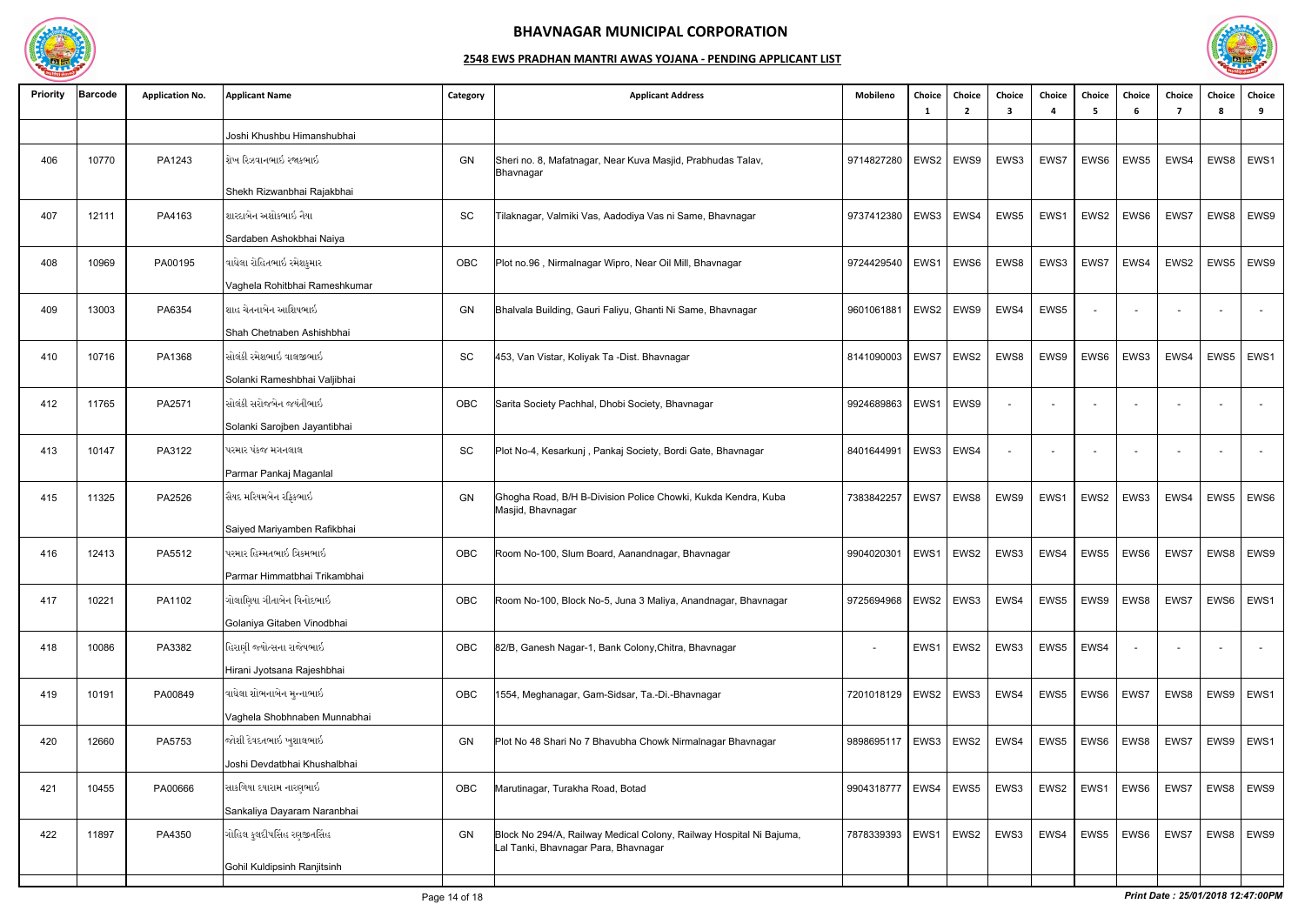

| <b>Priority</b> | Barcode | <b>Application No.</b> | <b>Applicant Name</b>              | Category   | <b>Applicant Address</b>                                                                    | Mobileno                 | Choice      | Choice<br>$\overline{2}$ | Choice<br>3 | Choice<br>$\boldsymbol{\Lambda}$ | <b>Choice</b> | Choice<br>-6 | Choice<br>7              | Choice<br>8        | Choice<br>9              |
|-----------------|---------|------------------------|------------------------------------|------------|---------------------------------------------------------------------------------------------|--------------------------|-------------|--------------------------|-------------|----------------------------------|---------------|--------------|--------------------------|--------------------|--------------------------|
| 423             | 10868   | PA00877                | ગોસ્વામી છાયાબેન ચંન્દ્રભાનુગીરી   | <b>OBC</b> | Plot no-46, Vishvakarma Society, Fulsar Road, Chitra, Bhavnagar                             | 9824673190               | EWS1        |                          |             |                                  |               |              |                          |                    |                          |
|                 |         |                        | Gouswami Chhayaben Chadrabhanugiri |            |                                                                                             |                          |             |                          |             |                                  |               |              |                          |                    |                          |
| 424             | 13061   | E2OA0000069            | પટ્ટણી નિખિલ પ્રવિણભાઇ             | OBC        | Amar Nagar Society, Near Bhajnand Ashram, Panchpada, Botad                                  | 9712267937               | EWS5        | EWS7                     |             |                                  |               |              |                          |                    | $\overline{a}$           |
|                 |         |                        | Patani Nikhil Pravinbhai           |            |                                                                                             |                          |             |                          |             |                                  |               |              |                          |                    |                          |
| 425             | 11497   | PA2697                 | હિનાબેન બિપીનભાઇ રાઠોડ             | OBC        | Plot No 46, Bortadav Road, Ramji Mandir, Kumudvadi, Bhavnagar                               | 8733904042               | EWS1        |                          |             | $\overline{\phantom{a}}$         |               |              |                          |                    | $\overline{a}$           |
|                 |         |                        | Hinaben Bipinbhai Rathod           |            |                                                                                             |                          |             |                          |             |                                  |               |              |                          |                    |                          |
| 426             | 12186   | PA4981                 | મહેતર અમીન મુસાભાઇ                 | OBC        | Shishuvihar Circle, Bhumi Apartment, Block No-201-E, Bhavnagar                              | 9924854484               | EWS1        | EWS2                     | EWS3        | $\overline{\phantom{a}}$         |               |              |                          |                    | $\sim$                   |
|                 |         |                        | Mahetar Amin Musabhai              |            |                                                                                             |                          |             |                          |             |                                  |               |              |                          |                    |                          |
| 427             | 10305   | PA00010                | ભટ્ટ મંજુલાબેન કાનજીભાઇ            | GN         | Near Vadvala Mota Ambaji Mandir, Mama Khadiya Road, Hiravala Ni<br>Deri, Bhavnagar          | 9924103013               | EWS1        |                          | $\sim$      | $\sim$                           |               |              |                          |                    | $\sim$                   |
|                 |         |                        | Bhatt Manjulaben Kanjibhai         |            |                                                                                             |                          |             |                          |             |                                  |               |              |                          |                    |                          |
| 428             | 10807   | PA2626                 | ગૌરી સુરજબેન ચંદુભાઇ               | SC         | Railway Station Road, Harijanvas, Sharda Vidhyalay Same, Bhavnagar                          | 9725894737               | EWS1        | EWS4                     |             |                                  |               |              |                          |                    | $\overline{\phantom{a}}$ |
|                 |         |                        | Gauri Surajben Chandubhai          |            |                                                                                             |                          |             |                          |             |                                  |               |              |                          |                    |                          |
| 429             | 12904   | PA5928                 | તલરેજા રવિભાઈ ધર્મેન્દ્રભાઈ        | <b>GN</b>  | Room No-202, Rameshvar Mandir Ni Bajuma, Anandnagar,<br>Bhavnagar                           | 7405894989               | EWS2        | EWS3                     | EWS4        | EWS5                             |               |              |                          |                    |                          |
|                 |         |                        | Talreja Ravibhai Dharmendrabhai    |            |                                                                                             |                          |             |                          |             |                                  |               |              |                          |                    |                          |
| 430             | 11234   | PA1695                 | ભટ્ટી રીનાબેન રોહિતભાઇ             | OBC        | Bharatnagar, Gujarat Housing Board, Block No-17/B, House No-1265,<br>New 2 Floor, Bhavnagar | 7567402746               | EWS1        | EWS2                     | EWS4        | EWS5                             |               |              |                          |                    | $\sim$                   |
|                 |         |                        | Bhatti Rinaben Rohitbhai           |            |                                                                                             |                          |             |                          |             |                                  |               |              |                          |                    |                          |
| 431             | 10276   | PA2450                 | ગોસાઇ અરવિંદગીરી કૈલાસગીરી         | OBC        | Anida Dem, Palitana, Bhavnagar                                                              | 9427136838               | EWS1   EWS4 |                          | EWS8        | EWS9                             |               |              |                          |                    | $\sim$                   |
|                 |         |                        | Gosai Arvindgiri Kailashgiri       |            |                                                                                             |                          |             |                          |             |                                  |               |              |                          |                    |                          |
| 432             | 12234   | PA4531                 | પરમાર વિક્રમભાઇ ધુડાભાઇ            | OBC        | B-18/A, Hilpark, Sidsar Road, Bhavnagar                                                     | 9979775500   EWS4   EWS2 |             |                          | EWS3        | EWS5                             | EWS6          | EWS7         |                          | EWS8   EWS9   EWS1 |                          |
|                 |         |                        | Parmar Vikrambhai Dhudabhai        |            |                                                                                             |                          |             |                          |             |                                  |               |              |                          |                    |                          |
| 433             | 10728   | PA2401                 | સરવૈયા શૈલેષભાઇ ગોવિંદભાઇ          | OBC        | Ta- Khantadi, Ta - Ghogha, Dist- Bhavnagar                                                  | 7069683011               | EWS1   EWS5 |                          | EWS4        | EWS2                             | EWS3          | EWS7         | EWS9                     | EWS6               | EWS8                     |
|                 |         |                        | Sarvaiya Shaileshbhai Govindbhai   |            |                                                                                             |                          |             |                          |             |                                  |               |              |                          |                    |                          |
| 434             | 11154   | PA3411                 | ત્રિવેદી હર્ષાબેન અરવિંદભાઇ        | GN         | Mu - Monpur, Ta-Valbhipur, Dist-Bhavnagar                                                   | 9978585456               |             | $EWS1$ EWS2              | EWS3        | EWS4                             | EWS5          | EWS6         | EWS7                     | EWS8               | EWS9                     |
|                 |         |                        | Trivedi Harshaben Arvindbhai       |            |                                                                                             |                          |             |                          |             |                                  |               |              |                          |                    |                          |
| 435             | 11400   | PA00577                | દિહોરા ભરતભાઇ માધાભાઇ              | OBC        | Plot No-2436/B, Saher Farti Sadak, Shivaji Circle, Gayatrinagar Same,<br>Bhavnagar          | 9904559739               | EWS9        | EWS2                     | EWS3        | EWS6                             |               |              | $\sim$                   |                    | $\sim$                   |
|                 |         |                        | Dihora Bharatbhai Madhabhai        |            |                                                                                             |                          |             |                          |             |                                  |               |              |                          |                    |                          |
| 436             | 11178   | PA3257                 | ગોહિલ ધ્રુવરાજસિંહ દિપેન્દ્રસિંહ   | GN         | 22, Muralidhar Society, Ghogha Road, Opp. Gaushala, Bhavnagar                               | 9427263020               | EWS2   EWS9 |                          | EWS8        | EWS6                             | EWS3          | EWS7         | EWS4                     | EWS5               | EWS1                     |
|                 |         |                        | Gohil Dhruvrajsinh Dipendrasinh    |            |                                                                                             |                          |             |                          |             |                                  |               |              |                          |                    |                          |
| 437             | 12147   | PA4356                 | વાઢૈયા અતુલભાઇ રમેશભાઇ             | OBC        | Kumbharvada, Madhiya Road, Plot No-358, Sheri No-8, Banubani<br>Vadi, Bhavnagar             | 7567243946               | EWS1        | EWS7                     |             |                                  |               |              | $\overline{\phantom{a}}$ |                    | $\sim$                   |
|                 |         |                        | Vadhaiya Atulbhai Rameshbhai       |            |                                                                                             |                          |             |                          |             |                                  |               |              |                          |                    |                          |
|                 |         |                        |                                    |            |                                                                                             |                          |             |                          |             |                                  |               |              |                          |                    |                          |

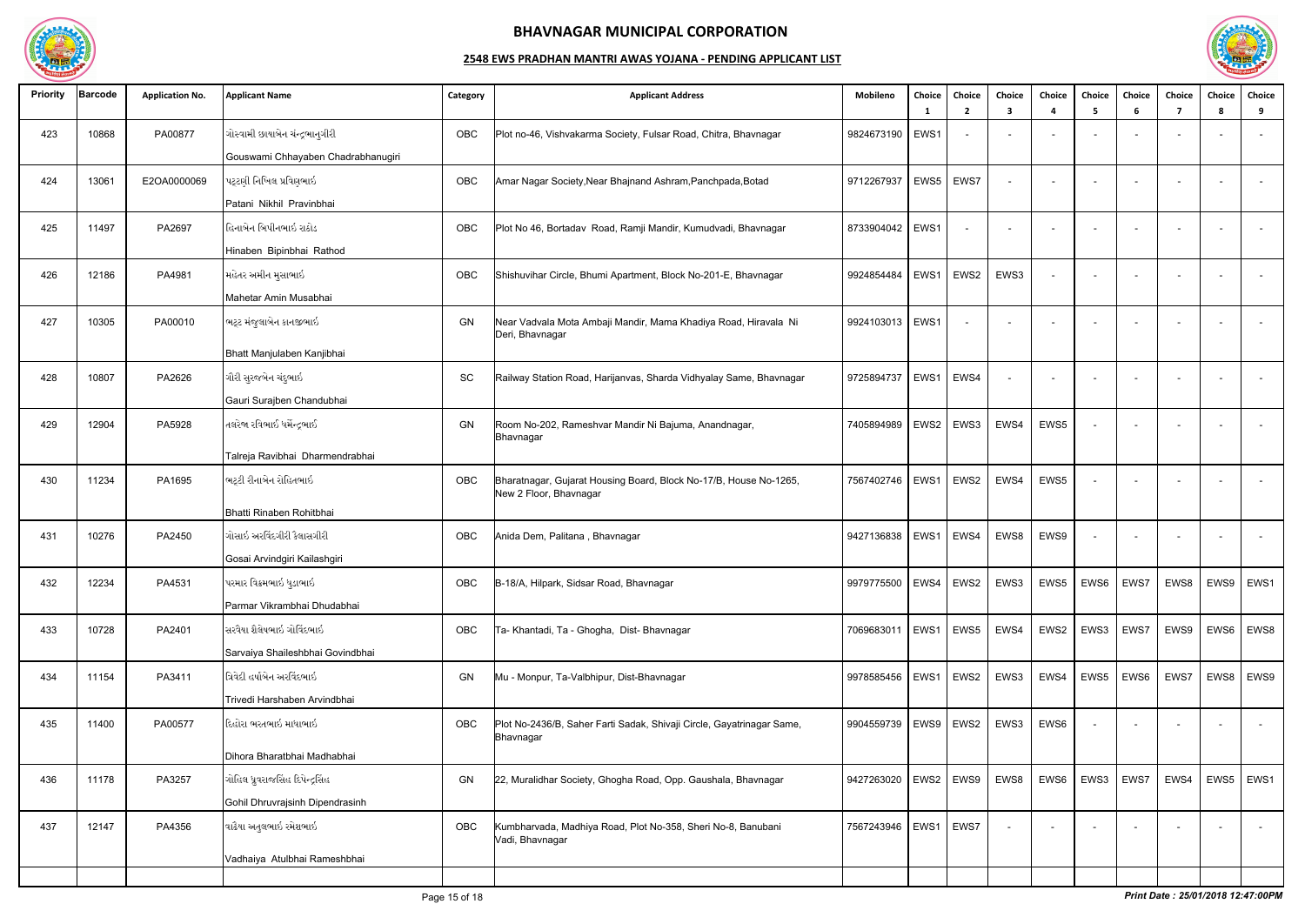

| <b>Priority</b> | Barcode | <b>Application No.</b> | <b>Applicant Name</b>                   | Category  | <b>Applicant Address</b>                                                              | Mobileno                                                                  | Choice      | <b>Choice</b><br>$\overline{2}$ | Choice<br>3              | Choice<br>Δ              | Choice | Choice<br>-6 | Choice                   | Choice<br>-8 | Choice<br>9    |
|-----------------|---------|------------------------|-----------------------------------------|-----------|---------------------------------------------------------------------------------------|---------------------------------------------------------------------------|-------------|---------------------------------|--------------------------|--------------------------|--------|--------------|--------------------------|--------------|----------------|
| 438             | 10381   | PA1282                 | અગ્રાવત કલ્પેશભાઇ અરવિંદભાઇ             | OBC       | 76, Mafatnagar, Kotvad Vadi, Nilam Tiles Vistar, Bhavnagar                            | 9429094251                                                                | EWS1        | EWS2                            | EWS3                     | EWS4                     |        |              |                          |              |                |
|                 |         |                        | Agravat Kalpeshbhai Arvindbhai          |           |                                                                                       |                                                                           |             |                                 |                          |                          |        |              |                          |              |                |
| 439             | 10121   | PA1178                 | અગ્રાવત કમલેશભાઇ મનસુખભાઇ               | OBC       | Block No. 26, Radhe Krushna Society. Shivnagar Same, Talaja Road,<br>Bhavnagar        | 9601039844                                                                | EWS6        | EWS8                            | EWS9                     | $\overline{\phantom{a}}$ |        |              |                          |              | $\overline{a}$ |
|                 |         |                        | Agravat Kamleshbhai Mansukhbhai         |           |                                                                                       |                                                                           |             |                                 |                          |                          |        |              |                          |              |                |
| 440             | 10197   | PA3500                 | <sup> </sup> ગોહિલ અનિરુધ્ધસિંહ ભરતસિંહ | GN        | Bhandariya, Plot Vistar Bhandariya, Ta.-Di.-Bhavnagar                                 | 9427987993   EWS9                                                         |             | EWS3                            | EWS4                     | EWS8                     | EWS2   | EWS5         | EWS6                     | EWS7         | EWS1           |
|                 |         |                        | Gohil Anirudhasinh Bharatsinh           |           |                                                                                       |                                                                           |             |                                 |                          |                          |        |              |                          |              |                |
| 441             | 12521   | PA5667                 | ડોડીયા હેતલબેન કમલેશભાઈ                 | GN        | Plot No - 284, Shreenathji Nagar-2, Bharatnagar Pachhad, Bhavnagar                    | 9426181442                                                                | EWS3        | EWS2                            | EWS4                     | EWS5                     | EWS6   | EWS7         | EWS8                     | EWS9         | EWS1           |
|                 |         |                        | Dodiya Hetalben Kamleshbhai             |           |                                                                                       |                                                                           |             |                                 |                          |                          |        |              |                          |              |                |
| 442             | 10054   | PA2671                 | બોરીચા જેસિંગભાઇ કાળુભાઇ                | SC        | Chitra, Ramdevnagar 1, Plot No 43, Bhavnagar                                          | 9913640540   EWS1                                                         |             |                                 |                          |                          |        |              |                          |              |                |
|                 |         |                        | Boricha Jesingbhai Kalubhai             |           |                                                                                       |                                                                           |             |                                 |                          |                          |        |              |                          |              |                |
| 443             | 10242   | PA3591                 | સિરવૈયા દયાબેન ભીખાભાઇ                  | OBC       | Room No. 3, Plot No. 182/C, Sheri No. 11, Sarita Soc, Bhavnagar                       | 9228808689                                                                | EWS2        | EWS6                            | EWS1                     | EWS4                     | EWS9   | EWS3         | EWS5                     |              | EWS8   EWS7    |
|                 |         |                        | Sarvaiya Dayaben Bhikhabhai             |           |                                                                                       |                                                                           |             |                                 |                          |                          |        |              |                          |              |                |
| 444             | 11768   | PA4010                 | માંડલિયા નયનાબેન નંદલાલભાઇ              | OBC       | Vadva, Panvadi Road, Minarava Tailor ni baju ma, Gayatri Bakery ni<br>Same, Bhavnagar | 9099393178   EWS9                                                         |             | EWS3                            | EWS2                     | EWS7                     |        |              |                          |              |                |
|                 |         |                        | Mandaliya Nayanaben Nandlalabhai        |           |                                                                                       |                                                                           |             |                                 |                          |                          |        |              |                          |              |                |
| 445             | 10222   | PA00723                | વાળા હીનાબેન જાહીદભાઇ                   | OBC       | Mahalaxmi Navi Milni Chali, Masjid Valo Khancho, Bhavnagar                            | 9574806948                                                                | EWS2   EWS1 |                                 | $\overline{\phantom{a}}$ | $\sim$                   |        |              |                          |              |                |
|                 |         |                        | Vala Heenaben Jahidbhai                 |           |                                                                                       |                                                                           |             |                                 |                          |                          |        |              |                          |              |                |
| 446             | 12340   | PA5173                 | મુંજપરા કેતન લાલજીભાઇ                   | GN        | Vikaliyo Dhal, Hanuman Sheri, Shihor, Bhavnagar                                       | 9879918560                                                                | EWS2        | EWS3                            | EWS6                     | EWS9                     | EWS7   | EWS8         | EWS4                     | EWS5         | EWS1           |
|                 |         |                        | Munjpara Ketan Lalajibhai               |           |                                                                                       |                                                                           |             |                                 |                          |                          |        |              |                          |              |                |
| 447             | 12642   | PA5561                 | જાની નિલેશકુમાર નરેનભાઇ                 | <b>GN</b> | No-2208, Laxminarayan Society, Gayatrinagar Pachhal, Shivaji<br>Carcle, Bhavnagar     | 9426332480   EWS4   EWS1   EWS6   EWS5   EWS2   EWS3   EWS8   EWS7   EWS9 |             |                                 |                          |                          |        |              |                          |              |                |
|                 |         |                        | Jani Nileshkumar Narendrabhai           |           |                                                                                       |                                                                           |             |                                 |                          |                          |        |              |                          |              |                |
| 448             | 12998   | PA7043                 | હિંગુ પ્રકાશભાઇ રમેશભાઇ                 | OBC       | 118, Laxminagar, Sidsar Road, Bhavnagar                                               | 9574412719   EWS3   EWS2                                                  |             |                                 | $\overline{\phantom{a}}$ |                          |        |              | $\overline{\phantom{a}}$ |              | $\sim$         |
|                 |         |                        | Hingu Prakashbhai Rameshbhai            |           |                                                                                       |                                                                           |             |                                 |                          |                          |        |              |                          |              |                |
| 449             | 12757   | PA6817                 | ∣માંડવીયા હિંમતભાઈ મંજીભાઈ              | GN        | Shivnagar Ni Pachad, Nalininagar, Plot No 10, Bortlav, Bhavnagar                      | 8758778208   EWS1                                                         |             |                                 |                          |                          |        |              |                          |              | $\overline{a}$ |
|                 |         |                        | Mandaviya Himatbhai Manjibhai           |           |                                                                                       |                                                                           |             |                                 |                          |                          |        |              |                          |              |                |
| 450             | 12561   | PA6360                 | ગોસાઈ નીલેશગીરી ઇન્દુગીરી               | GN        | Darbari Kothar, Vaijnath Mandir Same, Vadava, Bhavnagar                               | 9426966889                                                                | EWS4        | EWS5                            | EWS2                     |                          |        |              | $\sim$                   |              | $\sim$         |
|                 |         |                        | Gosai Nileshgiri Indugiri               |           |                                                                                       |                                                                           |             |                                 |                          |                          |        |              |                          |              |                |
| 451             | 13032   | PA6358                 | ∣કવા કોમલબેન શરદભાઇ                     | OBC       | Plot No 26, Lalapark 150 Feet Ring Road, Top 3 Circle Thi Agal,<br>Bhavnagar          | 9824024870   EWS2   EWS9                                                  |             |                                 | EWS3                     | EWS7                     |        |              |                          |              | $\sim$         |
|                 |         |                        | Kava Komalben Sharadbhai                |           |                                                                                       |                                                                           |             |                                 |                          |                          |        |              |                          |              |                |
| 452             | 11878   | PA4807                 | મૌર્યા બુદ્ધિરામ મહાદેવ                 | GN        | 443, 25 Variya, Fulsar, Bhavnagar                                                     | 9998355725   EWS1                                                         |             | EWS2                            | EWS4                     |                          |        |              | $\overline{\phantom{a}}$ |              | $\sim$         |
|                 |         |                        | Maurya Buddhiram Mahadev                |           |                                                                                       |                                                                           |             |                                 |                          |                          |        |              |                          |              |                |
| 453             | 10026   | PA2674                 | અગજારા જયેશભાઇ બાલાભાઇ                  | SC        | Chitra, Ramdevnagar 1, Plot No. 4, Bhavnagar                                          | 9173377468 EWS1                                                           |             |                                 |                          |                          |        |              |                          |              | $\sim$ $-$     |

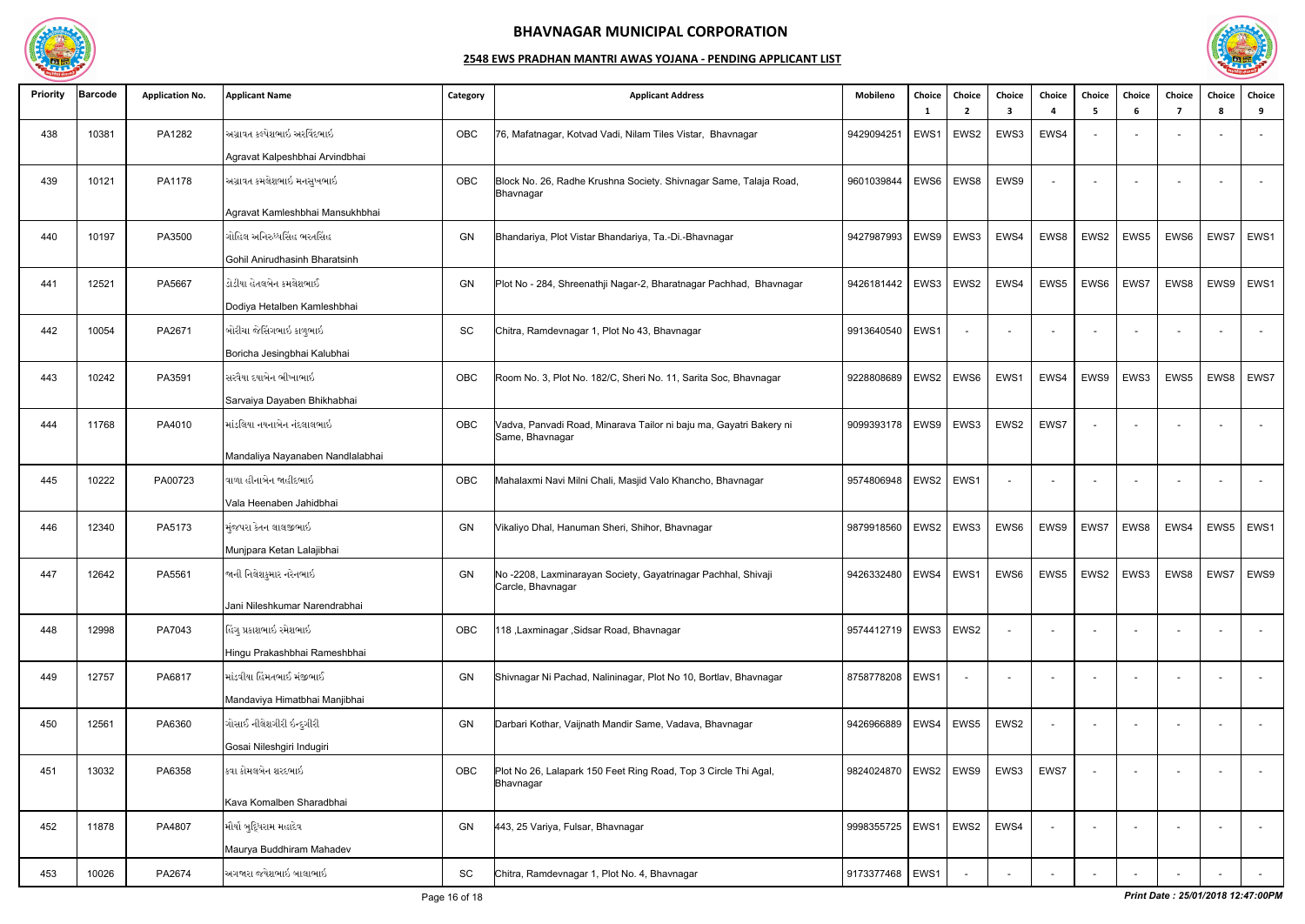

| <b>Priority</b> | <b>Barcode</b> | <b>Application No.</b> | <b>Applicant Name</b>          | Category  | <b>Applicant Address</b>                                                              | Mobileno                 | Choice<br>- 1 | Choice<br>$\overline{2}$ | Choice<br>3 | Choice                   | Choice<br>-5             | Choice<br>-6 | Choice<br>$\mathbf{7}$ | Choice<br>-8 | <b>Choice</b><br>9       |
|-----------------|----------------|------------------------|--------------------------------|-----------|---------------------------------------------------------------------------------------|--------------------------|---------------|--------------------------|-------------|--------------------------|--------------------------|--------------|------------------------|--------------|--------------------------|
|                 |                |                        | Aagjara Jayeshkumar Balabhai   |           |                                                                                       |                          |               |                          |             |                          |                          |              |                        |              |                          |
| 454             | 11537          | PA2854                 | ડોડિયા પ્રકાશભાઇ મગનભાઇ        | GN        | Ghogha Road, Raja Ramana Aveda vala Khachama, 50 Variya, Plot<br>No- 93/H, Bhavnagar  | 9879893656               | EWS2          | EWS7                     | EWS9        | $\sim$                   | $\overline{\phantom{0}}$ |              |                        |              |                          |
|                 |                |                        | Dodiya Prakashbhai Maganbhai   |           |                                                                                       |                          |               |                          |             |                          |                          |              |                        |              |                          |
| 455             | 10541          | PA3084                 | વેગડ શૈલેષ અરજણભાઇ             | OBC       | Mafatnagar, Bethela Pul pase, Dhavdi Ma no Khacho, Ghogha<br>Jakatnaka, Bhavnagar     | 9909783890               | EWS2          |                          |             | $\overline{\phantom{a}}$ |                          |              |                        |              | $\overline{\phantom{a}}$ |
|                 |                |                        | Vegad Shailesh Arjanbhai       |           |                                                                                       |                          |               |                          |             |                          |                          |              |                        |              |                          |
| 456             | 11742          | PA3938                 | લાઠિયા અસ્મિતાબેન અશ્વિનભાઇ    | OBC       | 61, Choravalo vistar, Mu- Chhaya, Ta-Ghogha, Dist-Bhavnagar                           | 9737576565               | EWS8          | EWS6                     | EWS7        | EWS9                     | EWS2                     | EWS5         | EWS4                   | EWS3         | EWS1                     |
|                 |                |                        | Lathiya Asmitaben Ashvinbhai   |           |                                                                                       |                          |               |                          |             |                          |                          |              |                        |              |                          |
| 457             | 11572          | PA1262                 | જારગેલા જાવેદ ગફુરભાઇ          | OBC       | Ramjini Vadi, Gadhechi Vadla, Nera Kanthe, Bhavnagar Para                             | 9727669287               | EWS1          | EWS7                     | EWS2        |                          |                          |              |                        |              |                          |
|                 |                |                        | Jargela Javed Gafurbhai        |           |                                                                                       |                          |               |                          |             |                          |                          |              |                        |              |                          |
| 458             | 12410          | PA5515                 | શાહ બીપીનભાઇ નગીનદાસ           | GN        | Vitthalvadi, Tran Maliya, Block No-8, Room No-90, Gandhi Colony,<br>Bhavnagar         | 8238845505               | EWS4          | EWS3                     | EWS5        | $\overline{\phantom{a}}$ |                          |              |                        |              |                          |
|                 |                |                        | Shah Bipinbhai Nagindas        |           |                                                                                       |                          |               |                          |             |                          |                          |              |                        |              |                          |
| 459             | 12066          | PA3971                 | આગવાન રોશનબેન અહમદભાઇ          | OBC       | Sardarnagar, Mafatnagar, 14 Nala, Near Pan Dosti, Bhavnagar                           | 9724260046               | EWS1          | EWS2                     | EWS4        | EWS3                     | EWS6                     | EWS5         | EWS7                   | EWS9         | EWS8                     |
|                 |                |                        | Agwan Roshanben Ahmadbhai      |           |                                                                                       |                          |               |                          |             |                          |                          |              |                        |              |                          |
| 460             | 11807          | PA4469                 | બારૈયા મુક્તાબેન શંભુભાઇ       | SC        | Valcate Gate, Valmiki Vas, Ramapirna Mandir Pase, Dhora Upar,<br>Bhavnagar            | 9724462180               | EWS1          | EWS7                     | EWS5        | $\sim$                   | $\sim$                   |              |                        |              | $\sim$                   |
|                 |                |                        | Baraiya Muktaben Sambhubhai    |           |                                                                                       |                          |               |                          |             |                          |                          |              |                        |              |                          |
| 461             | 12011          | PA4250                 | જાડેજા મહિપાલસિંહ હેમનસિંહ     | GN        | B-5481, Mahavirnagar, Kaliyabid, Bhavnagar                                            | 9825093417               | EWS1          | EWS2                     | EWS3        | EWS9                     | EWS4                     | EWS5         | EWS6                   | EWS7         | EWS8                     |
|                 |                |                        | Jadeja Mahipalsinh Hemansinh   |           |                                                                                       |                          |               |                          |             |                          |                          |              |                        |              |                          |
| 462             | 12103          | PA00832                | સરવૈયા કનકસિંહ બટુકસિંહ        | <b>GN</b> | 78-1, Opp Chorani Juni Chhapari, Ta-Talaja, Dist- Bhavnagar                           | 9624079754               |               | EWS9   EWS8              | EWS1        | EWS7                     |                          | EWS6   EWS5  |                        |              | EWS4   EWS3   EWS2       |
|                 |                |                        | Sarvaiya Kanaksinh Batuksinh   |           |                                                                                       |                          |               |                          |             |                          |                          |              |                        |              |                          |
| 463             | 12668          | PA6599                 | ગોહેલ નયનાબેન જયસુખભાઇ         | OBC       | Plot No. 43/B, Pragati Society, Mahadev Hospital Ni Same, Ghogha<br>Road, Bhavnagar   | 9726883352               |               | EWS2 EWS3                | EWS4        | EWS5                     |                          |              |                        |              | $\sim$                   |
|                 |                |                        | Gohel Naynaben Jayshukhbhai    |           |                                                                                       |                          |               |                          |             |                          |                          |              |                        |              |                          |
| 464             | 12956          | PA7051                 | જોશી ભાસ્કરભાઈ મોહનલાલ         | GN        | Block No-124, Singaliya, Bharatnagar Bhavnagar                                        | 9427282642   EWS3   EWS2 |               |                          | EWS5        | $\overline{\phantom{a}}$ |                          |              |                        |              | $\sim$                   |
|                 |                |                        | Joshi Bhaskarbhai Mohanlal     |           |                                                                                       |                          |               |                          |             |                          |                          |              |                        |              |                          |
| 465             | 11691          | PA1480                 | સોલંકી મીનાક્ષીબેન સુરેશભાઇ    | OBC       | Karchaliyapara, Kanbivad, Thakardvara sheri, Motigar No vado,<br>Bhavnagar            | 9723483784               |               | EWS2 EWS3                | EWS4        | EWS5                     |                          |              |                        |              | $\sim$                   |
|                 |                |                        | Solanki Minakshiben Sureshbhai |           |                                                                                       |                          |               |                          |             |                          |                          |              |                        |              |                          |
| 466             | 12315          | PA5255                 | મારવાડા ગંગાબેન મનજીભાઇ        | SC        | Ramapir Na Mandir Pase, Datar Road, Junagadh                                          | 9913979685               |               | EWS1   EWS7              | EWS9        | EWS4                     | EWS5                     |              |                        |              | $\sim$                   |
|                 |                |                        | Marvada Gangaben Nanjibhai     |           |                                                                                       |                          |               |                          |             |                          |                          |              |                        |              |                          |
| 467             | 10727          | PA1360                 | વાઘેલા મુકેશભાઇ માવજીભાઇ       | OBC       | Uuni Vithhalvadi, 2-Maliya, Room no.191, Hansaben Kanjibhai Na<br>Makan ma, Bhavnagar | 9712559885               | EWS1          | EWS4                     | EWS5        | EWS2                     | EWS3                     | EWS6         | EWS7                   | EWS8         | EWS9                     |
|                 |                |                        | Vaghela Mukeshbhai Mavjibhai   |           |                                                                                       |                          |               |                          |             |                          |                          |              |                        |              |                          |
|                 |                |                        |                                |           |                                                                                       |                          |               |                          |             |                          |                          |              |                        |              |                          |